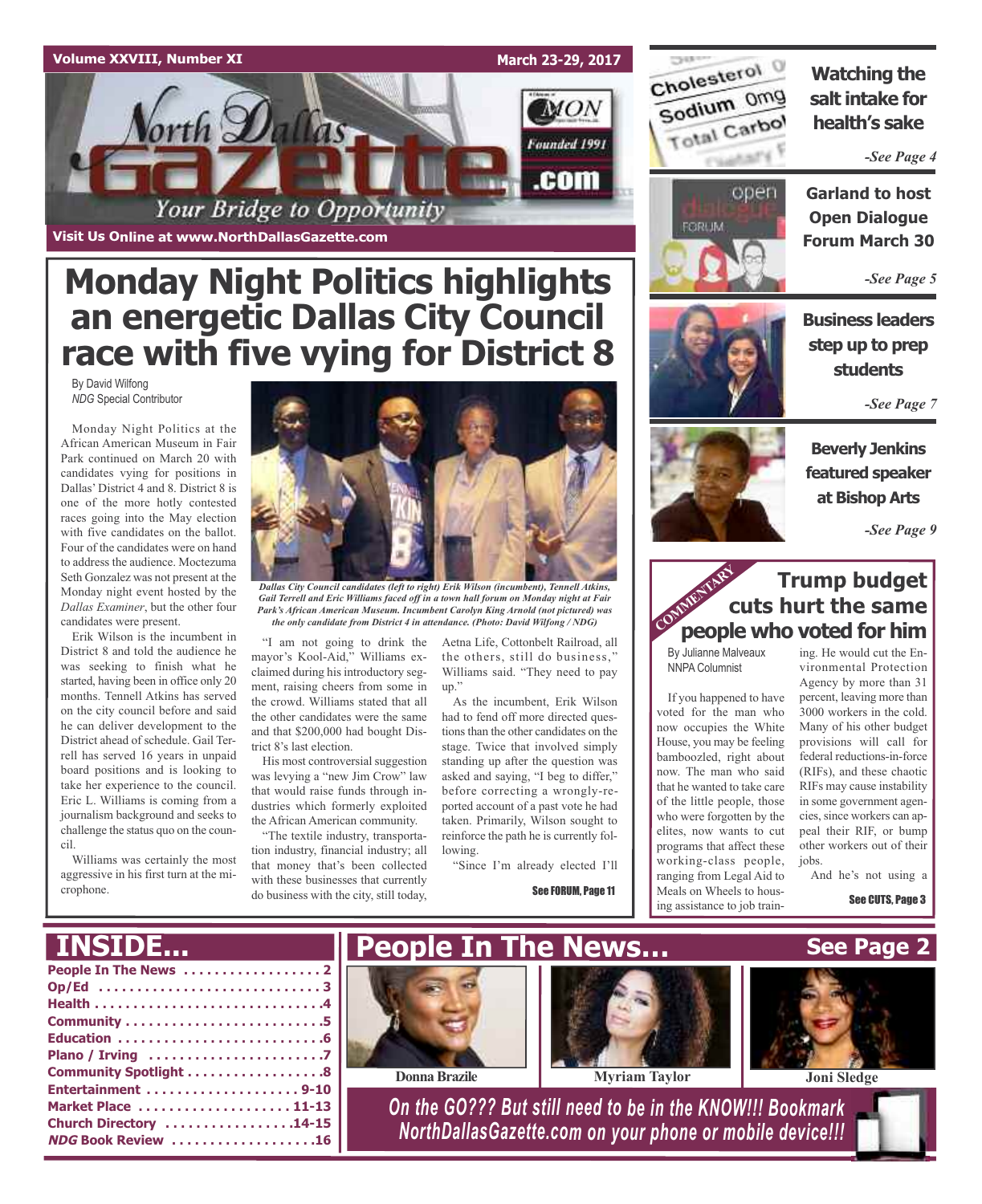#### **People in the News www.NorthDallasGazette.com**

## **Donna Brazile**

(NNPA) — The National Newspaper Publishers Association (NNPA) will honor veteran Democratic strategist Donna Brazile with the 2017 Torch Award for Outstanding Leadership and Achievement in Political Empowerment during Black Press Week 2017 (March 22-March 24) in the nation's capital.

Brazile, who is also an author, syndicated columnist and television political commentator, will receive the award at the 2017 NNPA Torch Awards Dinner on Thursday, March 23 at The Dupont Circle Hotel. The



NNPA will also honor Wade Henderson, the president and CEO of the Leadership Conference on Civil and Human Rights and the Leadership Conference Education Fund, and Roy Lewis,

### **Myriam Taylor**

Lisbon, Portugal — Meaning 'heart' in Kimbundu, an Angolan language, Muxima is a line of products for textured hair. Made with love and using a combination of the world's finest bio ingredients for textured hair – uniquely formulated together in high quantities – Muxima nourishes and styles your hair in a way nothing has before. The company is the result of a personal journey by an African woman named Myriam Taylor that many can identify with.

Myriam's parents came



from Angola to Europe as war refugees in 1976, and she was born and raised in Portugal. "I belong to the first generation of postcolonialism in my home country. Those were not easy days to be a black woman in

"We thank you for privacy as we hurt for her presence, but also for embracing her radiance and the sincerity with which she loved life."

Sister Sledge formed in 1971 and went on to record such hits as "We Are Family," "He's the Greatest Dancer," "Frankie" and

The sisters, Debbie, Joni, and Kim (sister Kathy an award-winning photographer for The Washington Informer.

NNPA members, partners and sponsors from across the country travel to the nation's capital for the annual celebration of the Black Press. This year, the trade group will commemorate the 190th anniversary of the launch of the Black Press. On March 16, 1827, John Russwurm and Reverend Samuel Cornish, published the first edition of the "Freedom's Journal."

Black Press Week 2017 will feature a joint welcome reception hosted by the NNPA and the National Association of Hispanic Publications (NAHP), an en-

provincial Portugal," she

Being a minority made her very conscious of all the underrepresented voices across the world, and she says this has always propelled her to be involved. As a result, she started volunteering at age 15. Years later, she graduated from the Rose Bruford School of Drama in London, where she specialized in Theatre of the Oppressed. This led

says.

shrinement ceremony honoring the memory of Lenora "Doll" Carter, meetings with members of Congress on Capitol Hill, and a public education workshop on the Every Student Succeeds Act (ESSA).

The public education workshop will take place on Friday, March 24 from 8am-10am at The Dupont Circle Hotel; the event will also be livestreamed. The NNPA recently re-

ceived a media grant from the Bill and Melinda Gates Foundation to create a public awareness campaign about ESSA, the education law signed by President Barack Obama in December 2015.

ative output has always been connected to social and humanitarian causes. So when I established my company, Muxima, I could only do so by upholding my beliefs and in line with my

**A new hair care brand that works** Having relaxed her hair for many years, Myriam stopped while she was pregnant – mindful of the harshness of the chemicals in-

Black Press Week attendees will also participate in panel discussions on advertising, brand development, and ethnic media and politics in the age of President Trump.

Benjamin F. Chavis, Jr., the president and CEO of the NNPA, said that the NNPA convenes Black Press Week 2017 with a strong sense of cultural and business pride during the 190th anniversary celebration of the Black Press in America.

"Today, our print and digital businesses continue to be the authentic and trusted voice of Black America,' said Chavis. "We publish truth to power. We articulate the aspirations of 47 million

African Americans and others who cry out for freedom, justice, equality, and empowerment."

Chavis thanked NNPA partners General Motors-Chevrolet, Ford Motor Company, Reynolds American Inc. (RAI), and the Bill and Melinda Gates Foundation. Chavis also recognized NNPA sponsors Volkswagen, Ascension, Coca-Cola, the American Association for Cancer Research, and Honda for supporting the NNPA's mission during 2017 Black Press Week.

Follow Black Press Week 2017 events on social media using the hashtag "#Black-Press190Yrs."

confident with the results.

Muxima is the result of this desire to be able to make a healthy, informed choice by creating products that really worked. Working with Muxima Bio (the biotech company formed by Myriam and her technology expert husband, Paulo), their motto was unusual but simple: Make the best products we can, using the finest range of shampoo, conditioners and stylers that would transform the haircare and styling experience of people with all types of textured hair.

As of December 2016, Muxima has launched five

products worldwide in its online store at www.muxima.net/shop, followed by a soft launch in Lisbon, Portugal in a major prime location – Espaço Espelho d'Agua – where it also inaugurated an exhibition, curated by Muxima, titled Artivism by the artist André de Castro. In addition, it has also launched in exclusivity at premium department stores in Paris, Amsterdam, London and Luanda.

**A first for textured hair** Muxima Caviar System is their first range of products, with premium ingredi-

#### See TAYLOR, Page 12

# **Joni Sledge**

By Stacy M. Brown *The Washington Informer* **NNPA** Member

Joni Sledge, the second eldest sister in the hit pop group Sister Sledge, died of a preexisting medical condition, according to TMZ. Sledge passed away at home in Phoenix, Ariz., on Friday, March 11. She was 60 years old.

On March 14, the gossip website reported that her doctor "signed of on 'natural causes" and no autopsy would be performed.

A statement issued by the family asked for prayer for "the loss of our sister, mother, aunt, niece and cousin Joni Sledge."

The statement continued:

phans in Angola. She comments, "My crestepped away from the ensemble in 1989), are daughters of entrepreneur and actress Florez Sledge and acclaimed Broadway performer

Their grandmother, Viola Beatrix Hairston Williams, was an alumna of the Juilliard School and of Bethune-Cookman College, where she was a personal protégé of founder Mary McCloud Bethune.

opera soprano in her own right, Williams provided unique vocal training to the siblings early on, arranging for her granddaughters to perform at church events and community functions.

the world as "Mrs. Williams Granddaughters," before long, formed a band and, with Debbie serving as vocal rector, and Mom, Florez as manager, Sister Sledge was born.

The Grammy-nominated We Are Family," released in 1979, peaked at No. 2 on the Hot 100; the song also topped the R&B and disco charts and was a rallying cry for the 1979 Pittsburgh Pirates Major League Baseball team that won the World Series.

The album of the same name reached No. 3 on the Billboard 200.

Are Family' was like a onetake party – we were just dancing and playing around and hanging out in the studio when we did it," Sledge once recalled in an interview with "The Guardian."

Joni is survived by her son, Thaddeus, and sisters Debbie, Kim and Kathy.

\$69\* DIVORCE Criminal Defense Family Cases **• DWI / Suspended License • Divorce / Annulment • Child Support / Paternity • WARRANTS Removed ¥ • Custody Modification • 24 Hour Jail Release ¥ • Restraining Order • Occupational license, felonies • Protective Order • Protective Order • Name Change / Adoption • Misdeamenor/Felonies ¥ • Domestic Violence** and the control of the control of the control of the control of the control of \_\_\_\_\_\_\_\_\_\_\_\_ Easy Payment Plans "Recording the track 'We Law Offices Of Vincent Ndukwe 214-638-5930 *817-277-0196 (Metro)* 2730 N. Stemmons Frwy, Suite 409 • Dallas, TX 75207

**Not Ce rtified by the Te x a s Boa rd of Lega l Spe c ia l i za tion** ¥ If you qualify. \*Fees quoted above are minimum down payment needed to begin processing your case.

*2 | March 23-29, 2017 | North Dallas Gazette*

more.

*For the 411 in the community, go to www.northdallasgazette.com*

Edwin Sledge.

An accomplished lyric-

The quartet, introduced to

her to work with a variety of different people, including victims of domestic violence in Paris and war orvolved. Returning to her

value system."

straight without the chemicals and being happy and

natural hair, she wanted to find a way of caring and wearing it both curly and

arranger, Joni as artistic di-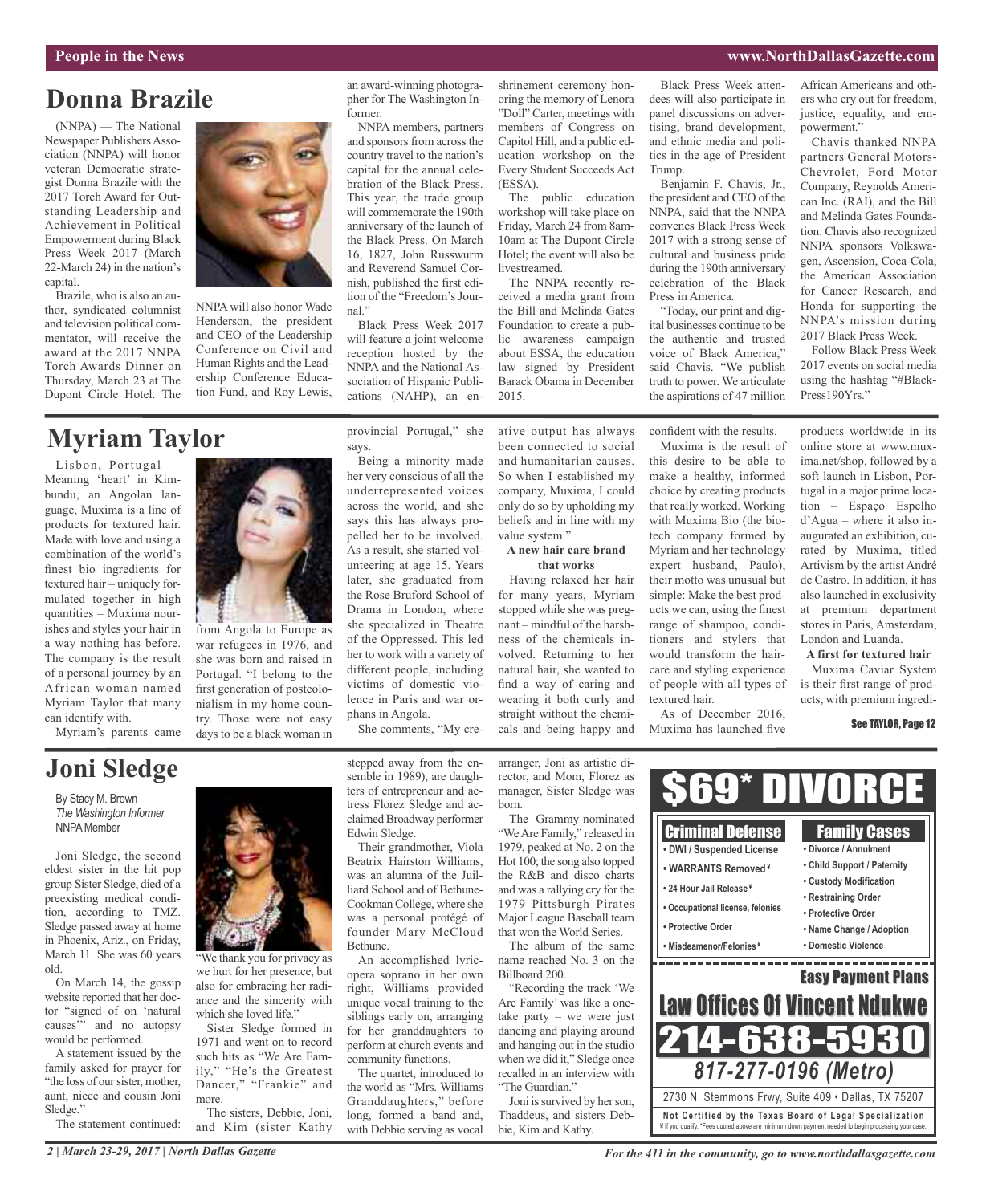#### **www.NorthDallasGazette.com Op-Ed**



*North Dallas Gazette assumes no responsibility for unsolicited material and reserves the right to edit and make appropriate revisions.*

#### *"Do what you say you are going to do ... when you say you are going to do it.*

**Publisher's Office:** publisher@northdallasgazette.com

**Sales Department:** marketing@northdallasgazette.com 972-509-9049

### **Editorial Department:**

editor@northdallasgazette.com

#### **Online:**

www.NorthDallasGazette.com www.twitter.com/NDGEditor www.facebook.com/NorthDallasGazette www.pinterest.com/NDallasGazette www.instagram.com/NorthDallasGazette

### STAFF

**Chairman Emeritus** *Jim Bochum 1933 – 2009*

**Editor** *Ruth Ferguson*

**Religious/ Marketing Editor** *Shirley Demus Tarpley*

> **Contributing Writers** *Jackie Hardy Terri Schlichenmeyer Nicole Scott Hope Oriabure-King David Wilfong*

**Published By** *Minority Opportunity News, Inc.*

> **Web Master** *Todd Jones*

**Special Projects Manager** *Edward Dewayne "Preacher Boy"Gibson, Jr. James C. Allen*

**Community Marketing** *Nina Garcia Nadina Davis*

#### **Advisory Board:**

*John Dudley Myrtle Hightower Fred Moses Annie Dickson Cecil Starks Willie Wattley Coty Rodriguez-Anderson B. J. Williams Denise Upchurch Barbara Simpkins, ADVISORY BOARD SECRETARY*

**Advisory Board** *Margaret Freelon David Wilfong*

**Production**

### **Committees:**

*Public Relations Planning and Implementation* Cecil Starks, CHAIRPERSON *Business Growth Referral* John Dudley, CHAIRPERSON

*Program Policy Development* Annie Dickson, CHAIRPERS

*Quality Assurance* Myrtle Hightower, CHAIRPERSON Coty Rodriguez

*The North Dallas Gazette, formerly Minority Opportunity News, was founded in July 1991, by Mr.Jim Bochum and Mr.Thurman R. Jones. North Dallas Gazette is a wholly owned subsidairy of Minority Opportunity News, Inc.*



*Laura Ann Jenkins believes her son received anything but justice. (Image: Jenkins)*

### **Dallas woman wants to put FBI on trial during the John Wiley Price case**

Laura Ann Jenkins asks, "Can I put the FBI on trial?" "Maybe not", she answers,

"but I can take them to court during the Dallas trial of the century, the John Wiley Price trial."

Jenkins kicked off a protest this week at the Earl Cabell Federal Building and Courthouse. Each day from 11:30 a.m. to 1:30 p.m. she plans to be at the courthouse each day through March 31. Why this date? "Now is

> A Loyal Reader, *- Hon.Cedric W. Davis Sr. Balch Springs, Texas*

**The Value of White Privilege and the American Dream** "Well said. The existence of white privilege is difficult for our white brothers and sisters to believe is still existent.

Since its beginnings,

the perfect time," Jenkins exclaims, "because I'm counting down the days until March 31st when the Texas Department of Criminal Justice parole board rules on my son's sixth consecutive parole review. "

Aug. 5 will mark 12 years of incarceration for her son, Roy Adams Jr. for a 12-½ year intoxication sentence. He was convicted of manslaughter for the 2004 death of Grapevine Police

Officer Darren Medlin. Without diminishing condolences to the Medlin family, Jenkins says her son was not driving drunk. Instead, she says, he had an epilepsy seizure causing a horrific accident.

Jenkins believes her son is a "color of law" abuse victim. She alleges both Euless Police Department Officer Deana Ramsour and the FBI

#### See FBI, Page 11

# **NDG** Readers Sound

**Competition for South Dallas council seats gets underway with Monday Night Politics**

"'Great Job' Its refreshing to have a publication that keeps the citizens of Dallas and its surrounding cities informed of major issues and people that impacts the city and the lives of its citizens."

### **CUTS,** continued from Page <sup>1</sup>

scalpel to make the cuts; he's using machetes and weed whackers. His budget makes his position on the culture wars clear. He would entirely eliminate federal funding for the Corporation for Public Broadcasting, the National Endowment for the Arts, and the National Endowment for the Humanities, and National Public Radio. The Department of Housing and Urban Development will get \$6.2 billion cut, and even though the Department of Education will get a 12 percent cut, \$1.4 billion dollars are slated to support private schools through school choice. HBCU programs have not been cut, but many of the programs they depend on, including work-study programs, have been cut. It's an ugly budget, but it's the budget that Trump promised, a budget that "puts America first with a \$54 billion increase in defense spending and \$2.6 billion for the wall that Mexico

is supposed to pay for.

We need to rail against this budget even as we tease out its odious details, but we also need to realize that it is too early to panic. Why? The United States Congress still has to pass this budget. Though Republicans control the House of Representatives and the Senate. I can't believe they have all lost their minds. There are physicians among those elected Republicans who must surely understand the value of the medical research "45" has threatened to cut. There are educators, who understand the importance of summer Pell grants. There must be a handful of Republicans who will fight the cuts of the EPA and the cessation of other climate change research. These are the Republicans who need to step up, and they are the ones who must be lobbied.

There will be lots of moaning and groaning, teeth-gnashing and horror about this budget, but there

when African slaves were brought to these shores, its ramifications have grown exponentially. It remains a tough sell, however."

- Chris Pryer

#### **Responses light from Dallas City Council candidates**

"The arrogance of candidates for office who do not take the time to re-

should also be resistance. There will be hearings, and those who resist ought to be attending those hearings. Members of Congress will be visiting their districts, and resisters need to be there to confront them about this budget. The proposed White House budget is nothing, but a request. It is not a fait accompli, and it won't be unless we roll over and accept this madness.

Our 45th President exhibits an unusual inability to understand our governmental system of checks and balances. He seems to think that he can unilaterally declare a policy change. He wants to get rid of the Environmental Protection Agency. Does everyone? He wants to put more money into private schools. Are there members of Congress who would resist? It is time for Republicans of conscience (are there any) to step up and say that it's not okay to stop Meals on Wheels. It's not okay to damage our environment. It's not okay to cut off funds

spond to media requests on their positions is staggering. Pete Sessions didn't respond to the League of Women Voters in 2016; I took the time to vote against him rather than voting a straight ticket." ---- Kelly Clark

**To share your opinion visit NorthDallasGazette.com**

for medical research. All of us need to speak up!

People have marched, and both women and immigrants have stayed home to express their resistance. The presentation of this warped budget offers another opportunity for resistance, and the very future of our nature depends on this resistance. It is unfathomable that these Bible-thumping Republicans will turn their back on children, the elderly, and those who desperately need job training to contribute to the economy. The key to altering this budget process is resistance.

*Julianne Malveaux is an author, economist and founder of Economic Education. Her podcast, "It's Personal with Dr. J" is available on iTunes. Her latest book "Are We Better Off? Race, Obama and Public Policy" is available to o rd e r a t www. j u l i a n nemalveaux.com at Amaz o n . c o m . F o l l ow D r. Malveaux on Twitter @drjlastword.*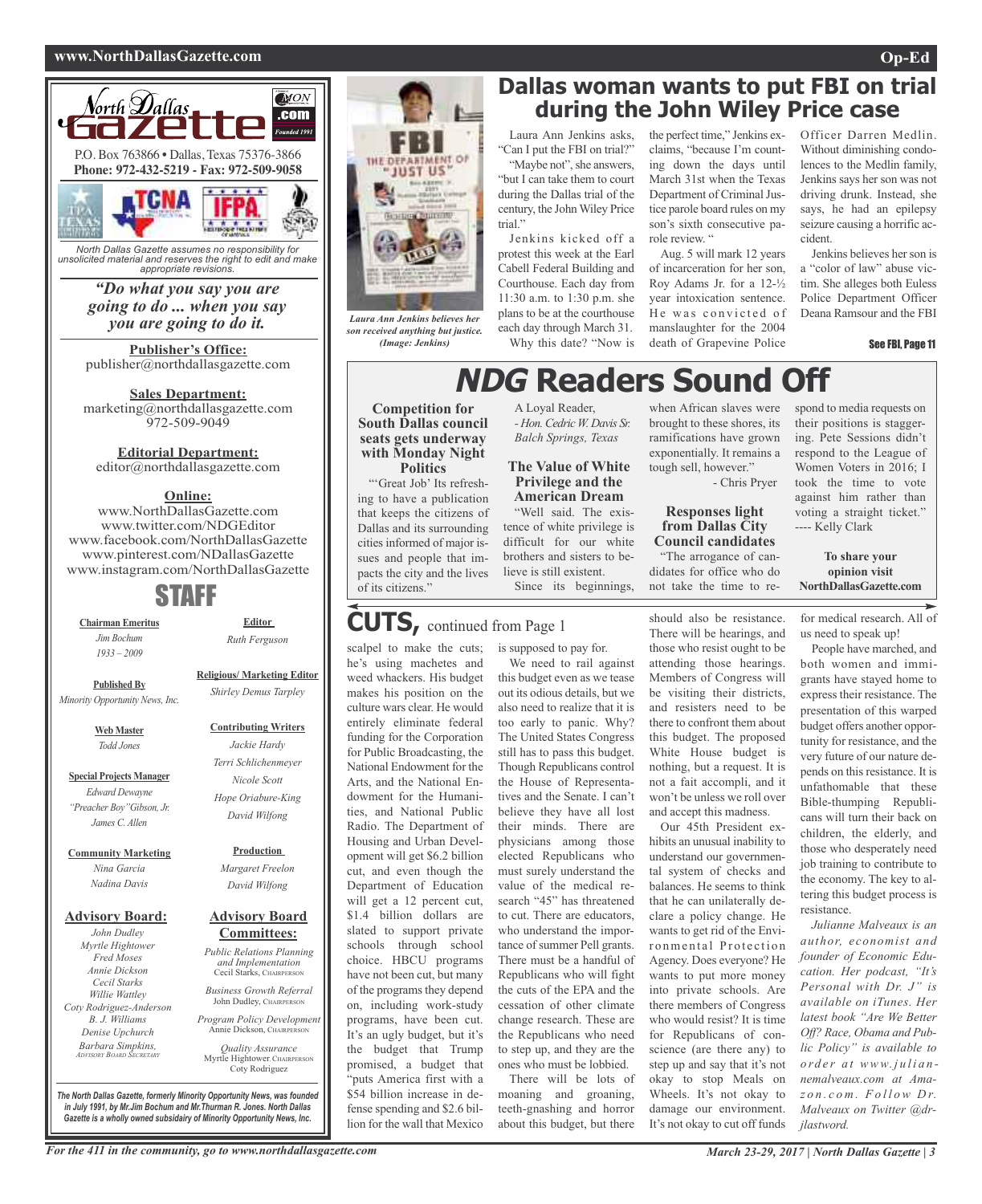

# **Keep an eye on the hidden salt in your diet**

A little bit of salt (sodium) is important for health, but too much can raise blood pressure levels. This puts you at risk for heart attack and stroke. The 2015–2020 Dietary Guidelines for Americans say a safe amount for most people is less than 2,300 milligrams of sodium a day, but 9 in 10 Americans get much more than that.

Most of the sodium we eat comes from pre-packaged, processed, and restaurant foods. Sodium is often "hidden" in foods that don't taste salty, because it is used to preserve foods and give them a longer shelf life. **How Can I Watch Out**

**for Salt?**

Learn where sodium is hiding and how to make healthy swaps:

#### **At home**

• Keep an eye on processed food. Many common food, including breads, pizza and deli meats, contain hidden sodium. Learn how to swap these foods for low sodium version.

• Get creative with flavors. Instead of using salt, season your food with lemon juice, no salt spice mixes, or fresh herbs.

• Eat potassium. Foods rich in potassium can help cancel out some of the effects of sodium. Bananas, avocados, and sweet potatoes are examples of foods that have a lot of potassium.

**At the grocery store**

• Buy low sodium or no sodium versions of your typical foods. Different

#### See SALT, Page 5

# **Coffee shops, ATMs may be ideal locations for lifesaving AEDs**

Community coffee shops and automated teller machines, or ATMs, might be ideal locations for public access to automated external defibrillators (AEDs), according to new research in the American Heart Association's journal Circula-

tion. An automated external defibrillator (AED) is a computerized medical device that can check a person's heart rhythm and recognize a rhythm that requires a shock and advise the rescuer when a shock is

needed. The AED uses voice prompts, lights and text messages to tell the rescuer the steps to take.

Placement of AEDs in communities is an ongoing effort to provide access to these lifesaving devices to bystanders, so they can

help people who suffer an out-of-hospital cardiac arrest. To determine where best

to place AEDs in the community, researchers studied different businesses and municipal locations in Toronto, Canada. They

ranked the businesses and other locations according to how many cardiac arrests occurred within 100 meters of the locations, and when they were open.

"We found that coffee shops and ATMs ranked highly across several related metrics, and that those rankings were stable over the years," said Timothy C.Y. Chan, Ph.D., study author and Canada Research Chair in Novel Optimization and Analytics in Health, University of Toronto in Canada.



# **metroPCS**

Switcher Instant Rebate For the United Street Consequently from the European CP of LG Asia A, cost in costing track is Relay to the Consequent of the Asia A cost in the Consequent of the Asia A cost in the Consequent of t Copyright (20017 T-Mobile LSA, inc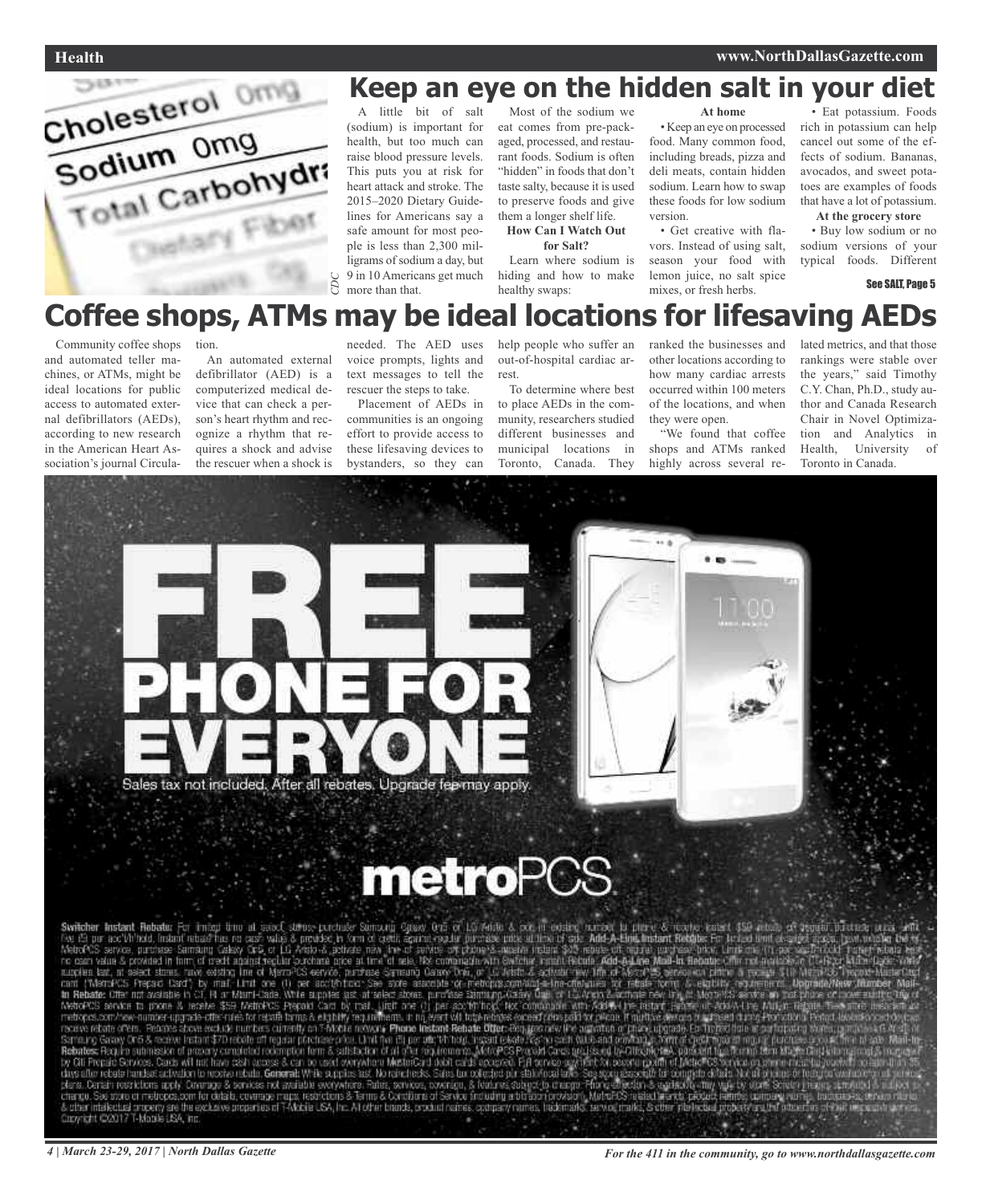#### **Community News**

# **Garland hosting Open Dialogue Forum on March 30**

The City of Garland will host an Open Dialogue Forum from 6 to 8:30 p.m., Thursday, March 30, at The Atrium at the Granville Arts Center located at 300 N. Fifth St., Garland, TX. The purpose of the Forum is to help all Garland residents learn



how to access them. Community leaders and residents are invited to participate in the event, ask questions and meet with City departments. This event will provide a great networking opportunity and assist the City in meeting the needs and concerns of the citizens of the City of Garland. Garland's Mayor, City Council and the

City's leadership staff also will be in attendance.

During the forum, City departments will provide information about their services, answer general questions, and engage with citizens. A Frequently Asked Questions (FAQ) Forum will begin at

approximately 7:15 p.m. Prior to and during the event, questions will be accepted and the 10 most important questions will be prioritized in advance to address during this time. Departments will have three to five minutes to provide responses.

Light refreshments will be served, and attendees will receive a recyclable bag along with informational resources (while supplies last).

For more information call 972-205-2487 or email GarlandOpenDialogueForum@GarlandTX.gov.

# **Lewisville seeks resident input through Public Art survey**

The City of Lewisville and the Medical City Lewisville Grand Theater are asking residents to share their opinions on public art in a new online survey about Lewisville's Public Art Program.

The online survey is available now through Sunday, April 30. The survey link c a n b e f o u n d a t www.mclgrand.com/thearts/public-art-program.

This brief survey provides an opportunity for the community to identify public art projects they have seen or would like to see in Lewisville. Studies show

Irving ISD will host its PreK Discovery Festival from 9 a.m. to noon on Saturday, March 25 at Singley Academy (4601 N. MacArthur, Irving, TX 75038). Families with that public art is very beneficial to communities. It aids in educating and inspiring individual creativity, resulting in increased productivity in the workplace and schools, encourages civic pride, and provides a sense of place for residents.

According to the National Governors Association, a healthy art presence serves as a visitation draw and boots potential tourism-related economic impact for cities.

The Lewisville City Council has engaged a team to create the city's PublicArt Master Plan. Public art com-

young children are invited to learn how PreK in Irving ISD can prepare their child for kindergarten and beyond. The festival will feature interactive learning stations, a mascot and princess play-

**Congresswoman Johnson to**

**address Townview magnet students**

**Irving ISD hosts PreK Discovery Festival**

ponents are included in four infrastructure projects approved by Lewisville voters in the November 2015 bond election.

This is the first time public art has been included in the initial planning for a Lewisville capital project. Those public art components include permanent public art integrated into the new Multigenerational Recreation Center; permanent public art integrated into hike and bike trail additions; and permanent public art integrated into two major street construction projects. Art is considered "public"

zone, refreshments, games and more. Parents will learn about the district's full-day, tuition-based PreK; free PreK for those who qualify; and the benefits of early childhood education and curriculum.

#### if it is visually or physically accessible to the public and is acquired by, or donated to, the City of Lewisville. It can take forms such as sculpture,

integrated design in functional pieces and facilities, murals and temporary or permanent exhibitions.

creates connections expressing shared values and ideas about Lewisville and its unique qualities as a community.



Vote for<br>Experience Count On

"I have spent my career managing large budgets and implementing cost soving measures. We need to continue demonstrating fiscal responsibility when it comes to your tax dollars."

- Oscar Ward



#### PERSONAL

Longitos (reing Redden).<br>Married to Kays Want, two specific four grassichilates: EDUCATION 35. Informal Engineering, University of Houston.<br>M.B.A., Pinnee from University of Texas Adiagon.

COUNCIL SERVICE City Coutell Monber, Datrict 5 for these years<br>Chairmen, Audit & Finance Committee **Tesional Prince mation Council**<br>Stallas Regional Mobility Coultiner North Taxos Crime Commission<br>Prospectation & Natural Mostumers Contrainer

#### Irving Arts Beard Listand

#### **CIVIC INVOLVEMENT**

Chainnas, Chanes Review Cannaillee<br>Chainnes, Beilding & Steedards Committee<br>President VI! Neighborboot Association **Irring Charter of Commerce**<br>A ring (Flapane Charter of Commerce **Doing Sunder Rotury**<br>Texting Anthucs frring Heritage Studet

#### Early Voting April 24<sup>u</sup> - May 2<sup>ut</sup> Election Day is Saturday May 6"

www.oscarforplace5.net 972.258.1007 Josenry/Tverizon.net Not also in the marketing West Consistent Serve Making The color

Congresswoman Eddie Bernice Johnson will join two distinguished professors, Dr. Walter Voit and Dr. Russell Stoneback from Friday, March 24 at 9:30 a.m. The annual Math and Science Lecture series was

the University of Texas at Dallas for a discussion with students from Yvonne A. Ewell Townview Center on created as a partnership with the University of Texas at Dallas with a purpose to educate, promote and enhance career oppor-

brands of the same foods **SALT,** continued from Page <sup>4</sup>

(like soups or canned vegetables) can have very different amounts of sodium. Take a minute to compare them and choose the lower sodium version.

Check the nutrition label. About two-thirds of the sodium we eat comes

from foods bought at grocery or convenience stores.

The nutrition label can tell you exactly how many milligrams of sodium are in each serving.

#### **At restaurants**

Ask servers for low sodium menu options. You can also request that no salt

*For the 411 in the community, go to www.northdallasgazette.com*

low with a Q&A format allowing students to engage with the professors and

The discussion will fol-

tunities in the STEM (science, technology, engineering, and mathematics)

field.

be added to your meal.

Congresswoman Johnson.

• Ask to have your sauces and dressings on the side, and use them sparingly.

• You can also work with your kids' schools to get more low sodium options in the cafeteria. Most kids also eat too much sodium, and 1 in 9 kids has blood pressure that is too high. *Source: CDC*

*March 23-29, 2017 | North Dallas Gazette | 5*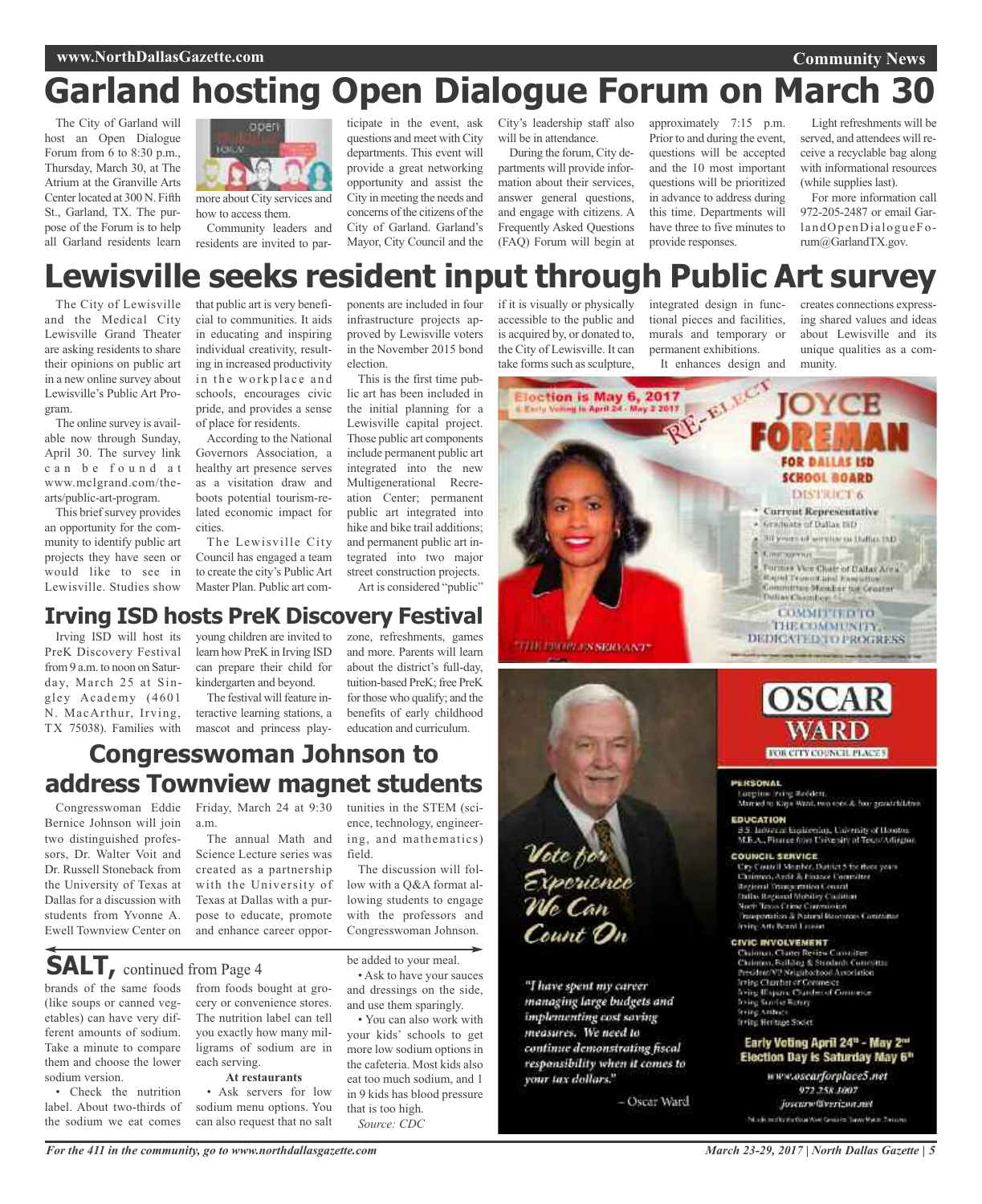# **Early Learning Key to Student Success**



Young children are like sponges soaking up everything around them, curious about their environments, acquiring and developing language and learning social and emotional skills. This is why it's important to give children the opportunity to learn in an environment where they are receiving proven, research-based curriculum. With 90% of human brain development occurring before age five, it's imperative that children get started learning as early as possible. In other words, waiting until Kindergarten to start teaching our kids is already too late. Studies show that children who attend early learning programs end up earning higher incomes, on average, as adults than similar students who do not. Studies also show that kids who attend Pre-K are:

• 3.5x more likely to be ready for Kindergarten

• More likely to succeed in school

• More likely to go to college

• Less likely to drop out

• Less likely to become a teen parent

• Less likely to be arrested for a violent crime In District 6, every ele-

mentary school offers tuition-free pre-k programs for four-year-olds and some schools even offer programs

for three-year-olds as well. Parents of early childhood education-eligible students have an opportunity to register your child for PK3, PK4 and kindergarten enrollment for the 2017- 2018 school year online by visiting http://www.prek-

dallas.org.

Give your child the advantage they deserve and enroll in a pre-k program today.

#### **STAAR Prep**

As April approaches, parents and students are preparing to put forth their utmost performance on the State of Texas Assessment of Academic Readiness which takes place March 28-30, May 1-5 and May 8- 11.

In an effort to help students better prepare for STAAR testing, several schools will host several STAAR Saturday School events through the month of April. For more information, please contact your campus.

#### **Parent Involvement**

Our students are most successful when there is a productive relationship between school and home. Parents, contact your child's campus to attend a Coffee with the Principal event and join your campus principal in a discussion about programs and opportunities available to your child through their school.

Parent Teacher Association meetings and Sitebased Decision Making Team Meetings are also great opportunities to get in-

### **Dallas ISD STEM Department brings learning to life in schools**

From underwater robotics to computer coding, the Dallas Independent School District STEM Department briefed trustees on the amazing work happening inside schools.

STEM, which stands for Science, Technology, Engineering and Mathematics, provides students with opportunities to grow through hands-on activities and inquiry-based learning.

Assistant Superintendent Vince Reyes told trustees that he has made it a directive that Dallas ISD become the public school district that sends the most students on to four-year universities for computer science.

"We have the students that can make that happen," Reyes said.

volved in your child's school and be active on their campuses.

#### **NCAA's Read to the Final Four Finalists Named**

T.G. Terry is one of four campuses that have advanced to the next round in the NCAA's Read to the Final Four contest for Dallas Independent School District third-graders. The bracket style tournament mimics the NCAA Final Four basketball tournament schedule, with schools advancing based on how many minutes students read outside school hours. The schools each received \$1,000 for a library refresh; \$100 in school supplies for the classroom with the best student participation; tablet for the classroom teacher with the best student participation; and \$20 Amazon gift cards for all third-grade students.

Patton Received Uniform Donation from Local Business Owner

Students at Dallas ISD's John Leslie Patton Jr. Academic Center will benefit from a recent donation to the school. Soccorro Dinsmore, who owns several Levine's department stores, donated \$600 worth of uniform shirts and pants. The gift was coordinated by the district's Volunteer and Partnership Services.

**Kimball and Carter Announce New Collegiate Academy Industry**

**Partners**

The Dallas Independent School District (Dallas ISD) and Dallas County Community College District (DCCCD) recently announced that more than 24 Dallas businesses that will partner with the district's 10 new collegiate academies opening next school year. The Kimball Collegiate

Academy will offer pathways in Electronics Technology with Advanced Manufacturing Mechatronics and Pre-Mechanical Engineering with the support of Industry Partner Jones Lang LaSalle Americas, Inc. and Mountain View College. In addition, Carter announced a new Collegiate Academy Industry Partner in Dallas Fire and Rescue. **Carter Hoopster Recognized as CW33's Class**

**Act of the Week Feb 27** Dylan Arnette, a junior at Carter High School, is a star both on and off the basketball court. A standout athlete and standout student, Arnette aims to follow in his father's footsteps and become a doctor.

As both the leading scorer on the basketball team and holder of the top GPA in his class, CW 33 has made Arnette its Class Act of the Week.

Investors Liquidation Sale: **Laurel Land Cemetery Burial Plot For Sale (one space) Section # 3, Space # 15, Lot # 20**



Laurel Land Cemetery charges for cost of single Plot: \$3995.00 Discount Amount, if you act right away: <\$1745.00> (your savings) Your Cost: \$2250.00

> **Call Today! 972.432.5219** (leave message,if no answer)



*6 | March 23-29, 2017 | North Dallas Gazette*

*For the 411 in the community, go to www.northdallasgazette.com*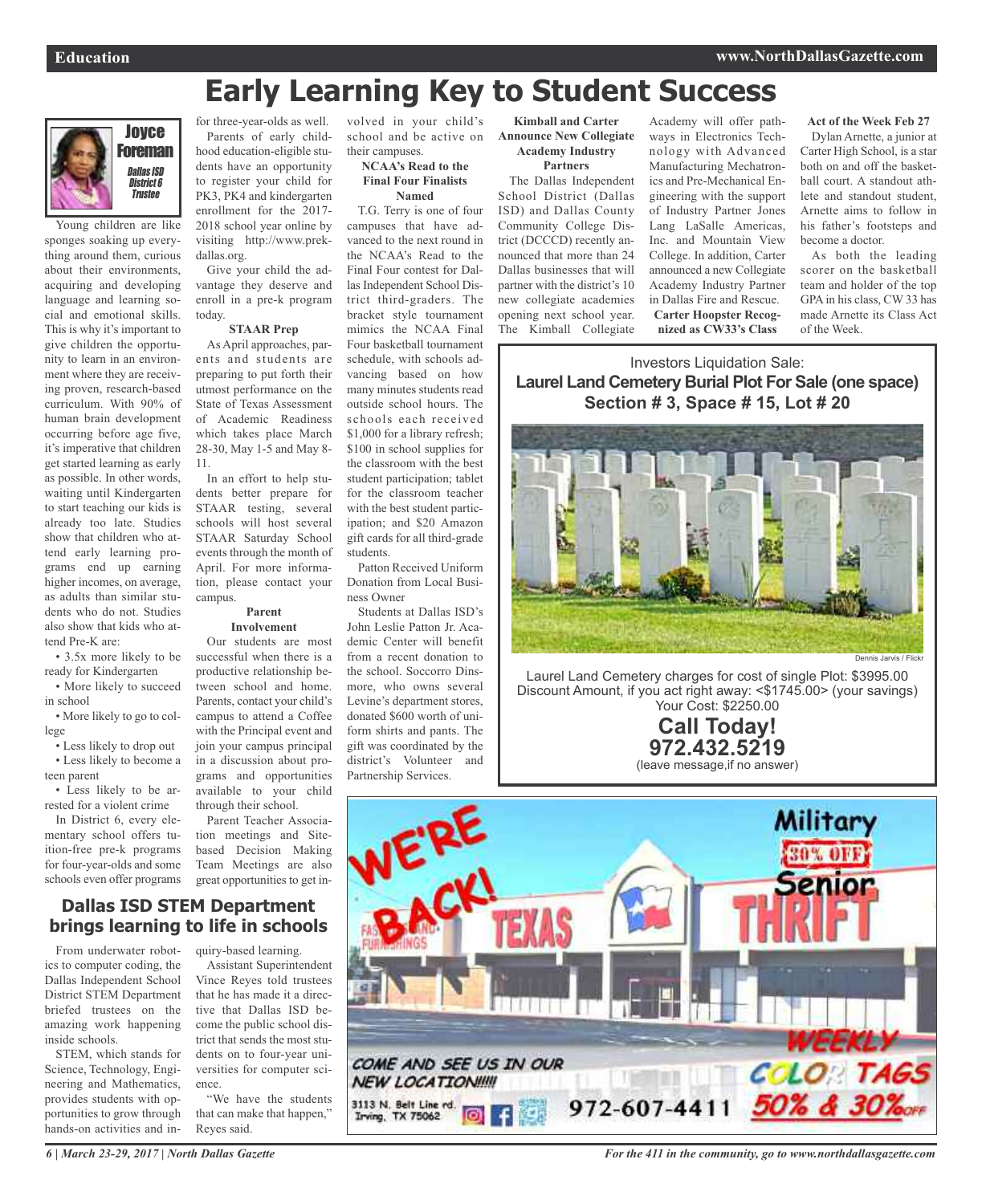## **Sixth annual Empty Bowls McKinney striving to end hunger in Collin County**

Empty Bowls McKinney is returning for its 6th annual fundraising event to help end hunger.This annual event begins with a showcase of over 1,000 one-of-a-kind bowls handcrafted by professional artists, student artists, and

amateurs. Guests then come to share a sampling of soups, breads, and sweets that have been lovingly prepared by chefs from local restaurants. For the price of admission,

guests take home one of these empty handcrafted

bowls as a reminder of all the empty bowls in the local community and of the children and adults who go to sleep hungry. And the end result? Funds that support hunger initiatives at Community Lifeline Center.

Other activities include: An online Silent Auction featuring Artisan bowls, a raffle featuring bowls from the Showcase Collection and the sale of Limited Edition Collection bowls.

Plan on attending this fun

and festive event to be held Thursday,April 27 from 5:30 to 7:30 PM at the McKinney Performing Arts Center located at 111 Tennessee St. in McKinney. Admission is \$25.00 per person, and children under 10 are free. Ad-

mission includes specialty soups and breads from local restaurants, beverages and a one-of-a-kind handcrafted bowl.

To purchase tickets go to: www.EmptyBowlsMcKinney.com.

### **Business professionals assist students prepping for summer internships**

By Audrey Lundy *NDG* Contributing Writer

Kynadei Abrams, a tiny 15-year-old dressed in a black pants suit and white top with her hair neatly braided and eyes big and bright, is determined to get a summer job. The sophomore from Justin F. Kimball High School in Oak Cliff is ready to earn a paycheck not simply to splurge on herself, but to help others.

"I feel that I should help my mother with bills," said Kynadei who aspires to become a pediatrician or veterinarian. "I want to buy my little cousin some shoes, clothes and just anything he asks for. He is not as fortunate as most kids."

Kynadei and about 400 students enrolled in Kimball's Academy of Hospitality and Tourism program are optimistic about their chances of securing a summer job. They recently participated in two 30-minute mock interviews led by business and community leaders. Academy officials believe the annual mock interviews help students prepare for real life experiences. InApril, the students will have an opportunity to meet potential employers when they attend a job fair hosted by the Dallas Mayor's Intern Fellows Program. The job fair at the Dallas Hyatt Regency will feature about 200 companies ready to hire at least 400 high school students for the sum-



HR, local businesses, major *junior. Image: Audrey Lundy*

is the key."

banks and universities to help prepare our students," said Mary Delores White, director of Kimball's academy and a teacher for 21 years. "We teach our students never to give up and if one thing does not work to try something else. We want them to know that your zip code does not define you. They can be anything they want to be – hard work and determination

Kimball's Principal Lou Smith declared public schools are collaborating more with local universities and businesses to help with career development and pre-

*Kimball student Kynadei Abrams Image: Audrey Lundy*

mer. "We were able to get pro-

fessionals from nonprofits, pare students for college. "We appreciate the support. We are trying to let the

world know what our students are capable of doing," he said. "It's all about opportunity."

Cheryl Long, the president of the National Black MBA Association. Dallas-Fort Worth Chapter agrees opportunity is the key to a brighter future for high school seniors.

She said when the chapter heard about the need to prep high school students for their first job interviews, the group did not hesitate to share the requests with its members.

"I know it's important to help our community," Long said. "I am excited for the young students and look forward to hearing about their success."

All Bronchee Null dreams of is being successful and making his mother happy. The 17-year-old is looking forward to the job fair.

"I have been told that I have good interviewing skills," he said while adjusting his black tie and sweater. "My mother is my number one supporter. She stays on me about my work."

Benjamin D. Jackson, a banker and member of Alpha Phi Alpha fraternity, interviewed Bronchee.

"Bronchee has a great personality and he exuded great confidence," Jackson said. "He was a great listener and he seemed equipped and empowered."

Chandra Hill, who works for Wells Fargo, was impressed with the students she

interviewed – especially JasmineAlvarado, a 16-year-old junior.

"I loved her drive. She was well-prepared and she asked me questions," Hill said.

Jasmine was happy to hear the positive feedback from Hill. She admitted her motive in the 9th grade for joining the academy was just to go on field trips, but quickly discovered the academy offered other valuable opportunities.

"The academy is more than fun and games. It's a way to see the real world before you actually get out there," Jasmine shared.

"Thanks to the teachers in the academy I created my resume and know how to apply for internships," said Jasmine, who plans to attend medical school to study pediatric surgery. "We do community service which I love because it's important to help my community too."

All Denisse Robles wanted to talk about, after her 30-minute interviews, was how the Academy has opened doors for her.

"I have learned about sports entertainment, business management and how to dress professionally," said Denisse, who moved here from New York a few years ago and wants to be a businessperson. "I plan to go to college. I just want to thank Ms. White and the other academy teachers for all they have done for us.

"It feels amazing. I feel confident and know I will do my best to get a summer job."



*Students with the Academy's Director Mary Delores White. ( Image: Audrey Lundy)*

For latest DFW news and contests LIKE the North Dallas Gazette on Facebook Facebook.com/NorthDallasGazette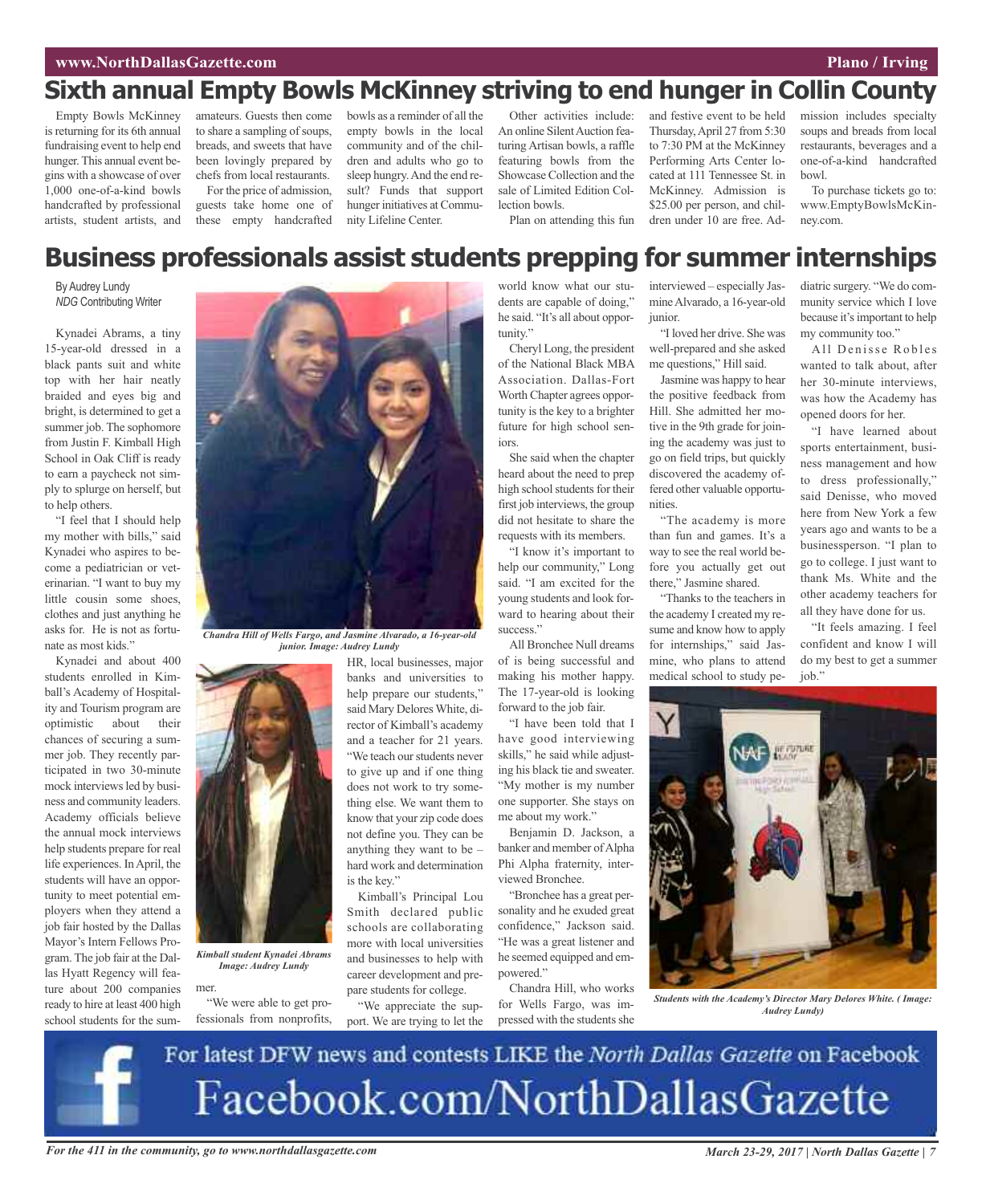# **Dallas Chapter of Jack and Jill hosting 40th Beautillion**

For 40 years, the Dallas Chapter of Jack and Jill of America, Inc. has hosted Beautillion, a celebration of achievement and social grace for Dallas' best and brightest young men. Twenty-six young men have been selected to participate in the 2017 program.

"Beaux" represent a select group of high school seniors planning to pursue higher education after graduation. They are chosen in recognition of their demonstrated achievements in academics, sports, the arts, community, church involvement, leadership and overall commitment to the ad-



*Taylor Lauren Davis is a 2017 Jack and Jill Belle. Courtesy Image*

vancement of his community. Beautillion Beaux and their accompanying Belles participate in a three-month program that includes a weekend leadership retreat



*Chancellor Amin Myers is a 2017 Jack and Jill Beaux – Courtesy Image*

in January that includes team building, financial planning, career preparation, leadership development, the legal system, law enforcement interaction and health literacy. They also partnered with Jack and Jill teens to take part in the annual Day of Service event on Martin Luther King Jr Day at Dallas Life. The group served a pancake breakfast and spent time playing with some of the homeless youth and sorted clothes and toiletries. Beautillion season culminates with a

They also partnered with Jack and Jill teens to take part in the annual Day of Service event on Martin Luther King Jr Day at Dallas Life. The group served a pancake breakfast and spent time playing with some of the homeless youth and sorted clothes and toiletries.

Beautillion season culminates with a black-tie ball and scholarship fundraiser to showcase the many hours of personal development, scholarship fundraising and community service completed by the Beaux.

Proceeds from the Beautillion scholarship event will fund Beaux and Belle scholarship awards. In addition, proceeds benefit local community nonprofit organizations and the Jack and Jill of America Foundation, Inc. to support programs that create opportunities and challenges for children to learn and practice leadership skills, but also build moral character in youth.

The ultimate goal of the Jack and Jill Dallas Beau-Scholarship fundraiser is to provide scholarships and support projects that empower young people to make the right life choices.

The ultimate goal of the Jack and Jill Dallas Beautillion Scholarship fundraiser is to provide scholarships and support projects that empower young people to make the right life choices.

The event is March 25 at 7 p.m. at the downtown Hyatt Regency Hotel.

For more info visit http://www.jackandjilldallas.org/beautillion.html.

### **Plano Teens Get Career Inspiration at Disney Dreamers Academy in Orlando**

By Carla Meadows *NDG* Special Contributor

Since my family and I are regular visitors to Walt Disney World Resort, we know that it is a magical place where dreams come true.

That is why it was such a treat to see a special dream become a reality for two kids from Plano who were selected among 100 deserving teens across the country at Disney Dreamers Academy with Steve Harvey and Essence March 9-12. It's a unique career-inspiration program for distinguished high school students from across the U.S.

Plano's Rodney Belcher and Alexandra Philip were selected out of thousands of applicants and received an

all-expense-paid trip to attend the academy with their parent or guardian. The teens experienced a once-ina-lifetime educational and mentoring program designed to inspire them to dream big and discover the world of possibilities that will help prepare for their future.

#### **Plano Dreamers**

Rodney Belcher is a senior at Plano Senior High School who has a passion for engineering and coding. He is the captain of his school's Robotics Team. He is involved in the Coding Club, Young Men's Service League, the Student Council Organization and varsity basketball. Rodney's dream is to be an officer in thcyber security division of the Air Force so he can help lead the

war against terrorist hackers. Alexandra Philip is a junior at Plano East Senior High pursuing an International Baccalaureate diploma with a STEM (engineering) emphasis. Her extracurricular activities include National Honor Society, French Club, Key Club and the NASA High School Aerospace Scholar program.

Alexandra's passion is flying and she earned her student pilot's license and she's currently working on flying solo. She plans on attending Embry-Riddle Aeronautical University and majoring in Aerospace Engineering and Astronomy with a minor in Flight. She aspires to become an astronaut and travel to the International Space Station or even Mars.



*Dallas-area teens Jhalen Spicer (Lancaster); Alexandra Philip (Plano) and Rodney Belcher (Plano) join Disney executive Tracey Powell and Mickey Mouse at the Disney Dreamers Academy. Image: Carla Meadows*

**The Trip of a Lifetime** During their four-day stay, the teens were involved with

mentoring programs where

their respective fields through interactive workshops and seminars called "Deep Dives."

they had the chance to speak and learn from leaders in While there was plenty of time for the Dallas delega-

tion to learn about their chosen careers, Disney made sure they had a considerable amount of time to play. All

See DISNEY, Page 13



Student Performance / Friday, April 7, 2017 | 10am > \$5 Public Performance Saturday, April 8, 2017 7pm \$10 Naomi Bruton Main Stage Physical Address: 1309 Canton Street | Dallas, Tx 75201 Hosted by Board Member Theresa Daniel

300 budding singers from Dafas ISD's

W.H. ATWELL LAW ACADEMY, HENRY B. LONGFELLOW, FRED F. FLORENCE, BARACK OBAMA, BILLY EARL DADE, HAROLD LANG, JOHN B. HOOD, ZAN HOUNES, IRMA L. RANGEL YOUNG WOMEN'S LEADERSHIP ACADEMY middle schools, CHARLES RICE elementary and LIFE SCHOOL OAK CLIFF. unite their values to make music magical performing from classical, pop, Broadway, spirituals to gospel in this spring concert. Special Looby music by Rangel Hand Bell Choir Coordinated by Stevon Harris.



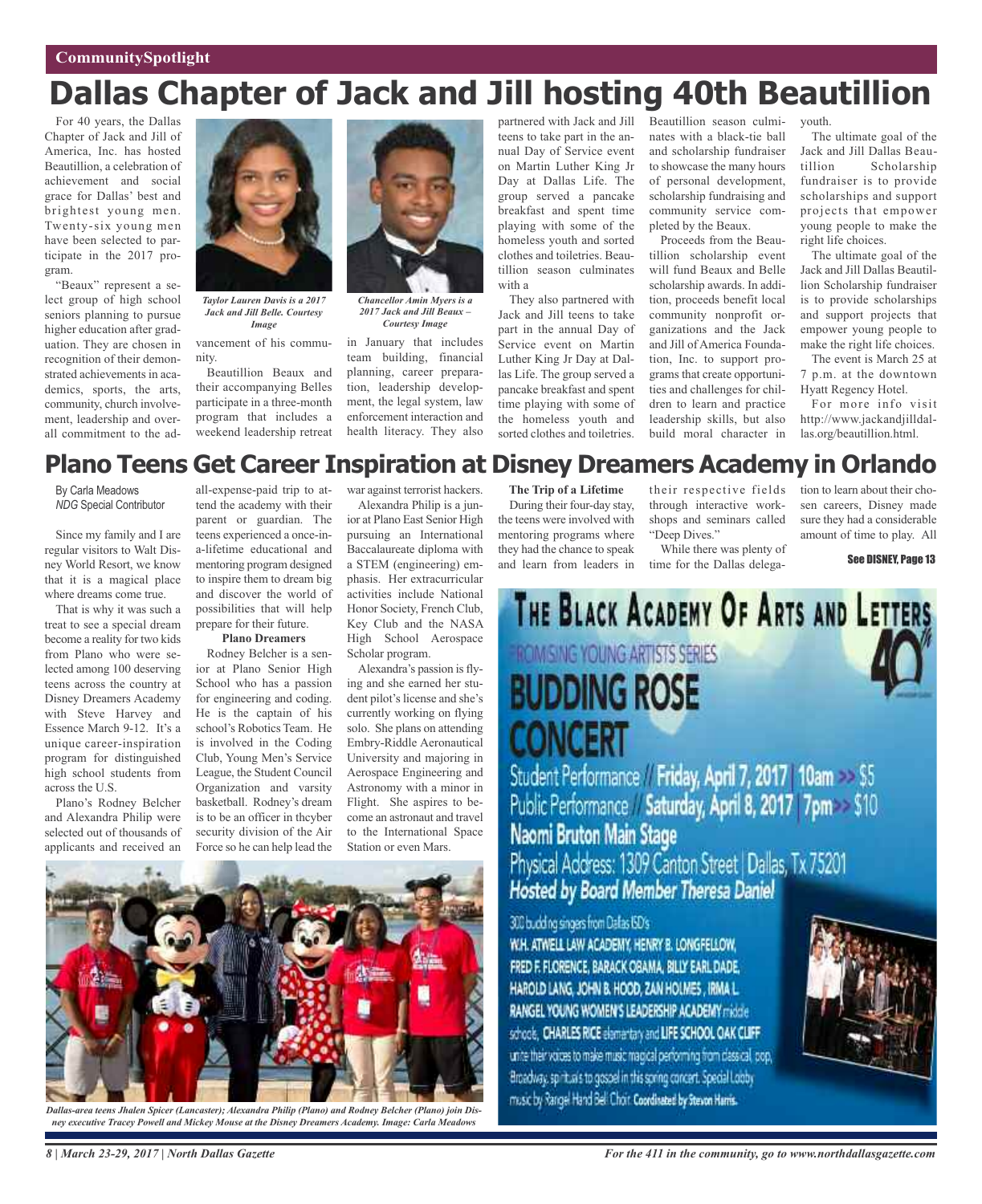# **NDG readers can win tickets to TBAAL's Budding Rose Concert**

The Black Academy of Arts and Letters presents Promising Young Artist Series "Budding Rose Concert," at 7:30 p.m, Saturday, April 8 in the Naomi Bruton Main Stage Theatre, 1309 Canton Street, at the Dallas Convention Center Bureau Theater Complex. *North*

*Dallas Gazette* readers can visit our Facebook or Instagram profiles for a chance to win.

Three hundred budding singers from Dallas Independent School District's W.H. Atwell, Law Academy, Henry B. Longfellow, Fred F. Florence, Barack Obama,

Billy Earl Dade, Harold Lang, John B. Hood, Zan Holmes, and Irma L. Rangel Young Women's Leadership Academy middle schools, Charles Rice Elemetary and Life School Oak Cliff unite their voices to make music magical performing from classical, pop, Broadway,

spirituals to gospel in this spring concert.

Special lobby music will be performed by the Rangel Hand Bell Choir.

A student performance is set for 10 a.m., Friday, April 7, 2017 in the Naomi Bruton Main Stage Theatre. Admission is \$5 per person. Schools

may call TBAAL Audience Development Coordinator at 214-743-2506 to reserve seats.

The performance is coordinated by Stevon Harris and hosted by TBAAL Board Member Theresa Daniel.

"The Promising Young Artists Series is a wonderful

way to showcase the talented students in our community beyond the classroom walls," said Curtis King, TBAAL founder and president.

Admission is \$10 for the public performance. For tickets call, TBAAL Box Office 214-743-2400 or Ticketmaster 800-745-3000.

# **Cece Winans launches multi-city tour**

Winans is the best-selling and most-awarded female gospel artist of all time and is credited as one of the most accomplished and celebrated women in modern music history. Her current release 'Let Them Fall In Love' (released via Puresprings Gospel/Thirty Tigers last month) was both critically and consumer acclaimed. The album debuted at Number 1 on the Billboard Top Gospel Chart. In addition to heavy airplay across Urban Adult Contemporary, AAA, and Non Comm radio stations, the project's first single "Never Have To Be Alone," landed in the Top 5 on the Hot Gospel Songs

"I'm looking forward to my upcoming Falling In Love tour! I'm excited about sharing Love and Joy through my music. Hope to see you there!," said Winans.

"We are honored to partner with Grammy-award



winning Christian artist, CeCe Winans. As the bestselling female gospel artist of all time, CeCe has touched hearts and changed lives with her soulful voice and heartfelt lyrics," said Christian Care Ministry CEO, Ted Squires. "What a privilege to stand beside her as she shares her heart and passion with audiences during her "Fall In Love" tour, featuring songs from her latest album."

Winans is scheduled to appear in Dallas on June 2 at the Majestic Theater.

Winans has released a slew of duo and solo albums that crossed genres and boundaries and influenced a generation of gospel and secular vocalists. Her mantel today holds a staggering ten GRAMMY Awards, 20 Dove Awards, and seven Stellar Awards.

She's been inducted into the Gospel Music Hall of Fame, the Hollywood Walk of Fame, and the Nashville Music City Walk of Fame, in addition to being named a

Trailblazer of Soul by BMI and garnering multiple NAACP Image Awards, Soul Train Awards, Essence Awards, and more.

She's sold in excess of five million albums in the U.S. alone, topping the Gospel charts repeatedly while managing to cross over with smashes like "Count On Me," her stunning duet with Whitney Houston from the multi-platinum 'Waiting To Exhale' soundtrack, which sold two million copies and cracked the Top 10 on the Pop, R&B, and Adult Contemporary charts.

She touched millions more with inspirational performances everywhere from Oprah to The White House, and even showed off her acting chops on television series like '7th Heaven' and 'Doc.' In 2016, Winans became a member of the Artist Committee for the prestigious Kennedy Center Honors.



*USA TODAY* bestselling author Beverly Jenkins is the special guest of the BishopArts Theatre Center as they celebrate Women's History Month. Guests are invited for an engaging conversation with awardwinning author Jenkins as she explores the triumphs and tragedies of iconic African-American female singers of the 19th century, like vocalist Sissieratta Jones, who overcame insurmountable odds.

Jenkins is the nation's premier writer of African – American historical romance fiction. She specializes in 19th century African American life and has over thirty published novels to date.

She has received numerous awards, including: five Waldenbooks/Borders



Group Best SellersAwards; two Career Achievement Awards and a Pioneer Award from Romantic Times Magazine; a Golden Pen Award from the Black Writer's Guild, and in 1999 was named one of the Top Fifty Favorite African-American writers of the 20th Century by AABLC, the nation's largest on-line African-American book

See JENKINS, Page 10



### Introducing a new way to meet, work & play! The Economic Empowerment Center is the perfect place

for your next trade show, conference or private party!



Nonthly meetings ·Special events . Trade shows

Contact us at 214-540-6932 or

leasing@transformanceusa.org

·Business seminars ·Birthday parties 8 Currosafena

«Holday parties. Non-profit compaign kickoffs -Church services



*Do you have an upcoming event? Contact NDG Entertainment at marketing@northdallasgazette.com*

*March 23-29, 2017 | North Dallas Gazette | 9*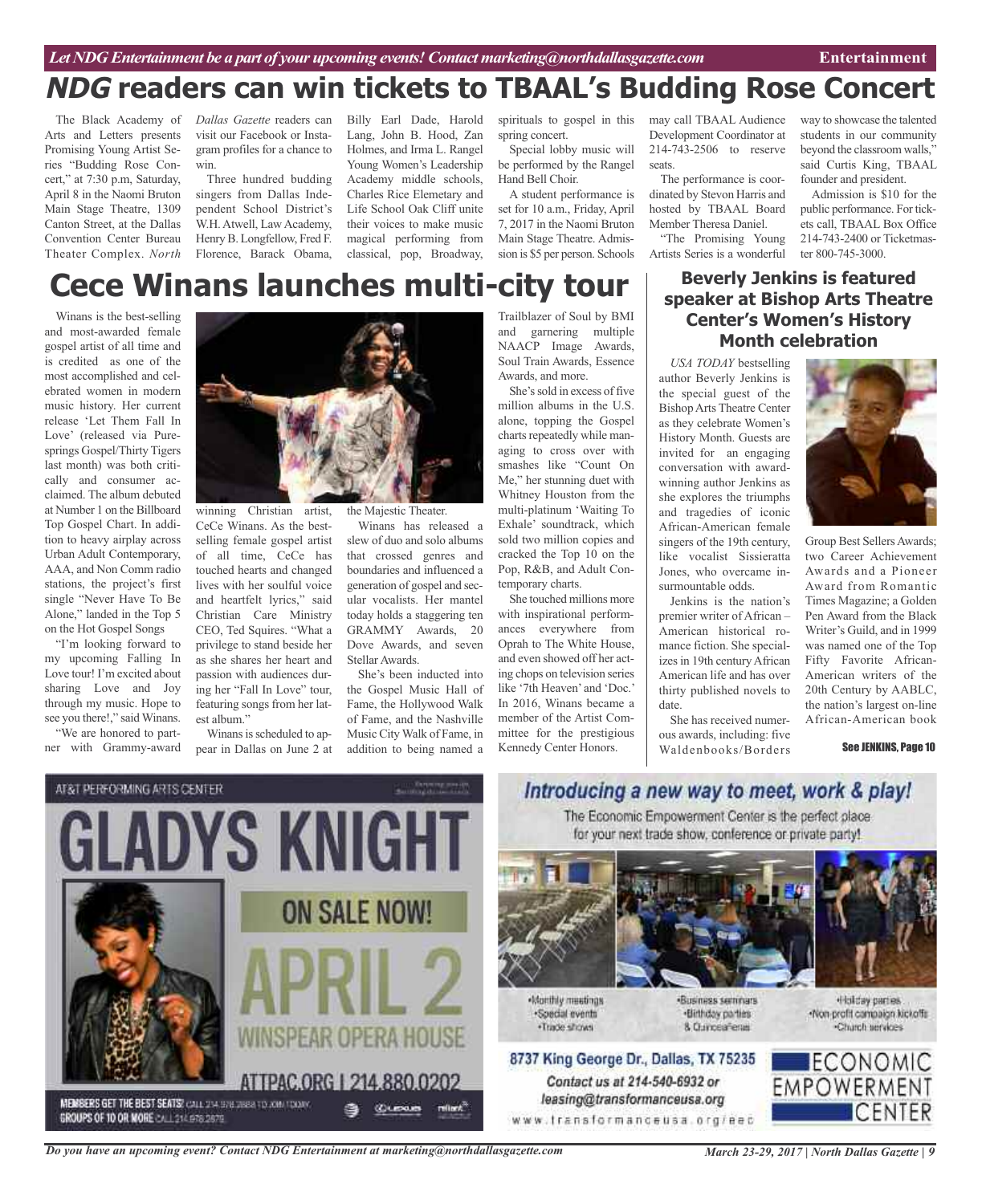# **Jubilee Theatre presents August Wilson's Two Trains Running**

If you recently saw the Hit Movie "Fences" based on the play by August Wilson... you met Troy, Rose and Cory – a family desperate for happiness in the "Hill District" of Pittsburgh in 1957.

Jubilee Theatre invites you back to that same Pittsburgh neighborhood. The year is 1969, the place is the local diner, that's about to be torn down.

So come back to the "Hill District", for a story about the people, who are struggling to hold on to the one thing they all still have… each other!

#### **The Story**

The civil rights movement is sweeping across Pittsburgh's Hill District in 1969 and Memphis Lee's diner is scheduled to be torn down, a casualty of the city's renovation project. Struggling to cope with a rapidly changing world, Memphis and the diner regulars fight to hang



*Jubilee Theatre is currently presenting Two Trains Running by August Wilson. (Photo: Jubilee Theatre)*

on to their solidarity and sense of community. From Pulitzer Prize-winning playwright August Wilson comes this masterpiece about everyday lives in the shadow of great events, and the unsung men and women who are anything but ordinary.

**The Cast** A talented cast of 6 men, portraying various characters and Risa, the waitress in the diner, form the cast of characters. Marcus Malden,

Laurence Pete and Alonso Waller, return for this production having performed other characters in previous productions by August Wilson on the Jubilee stage. Jubilee favorite, Oris Phillips returns for this production and three other actors make their Jubilee Theatre debut in Two Trains Running.

#### **The Director**

Having previously performed and directed August Wilson Plays around the

country, Jubilee Theatre Artistic Director William (Bill) Earl Ray is thrilled to direct Two Trains Running for the first time. Other directorial efforts by Mr. Ray at Jubilee Theatre include Seven Guitars, Working-The Musical and The Gifts of the Magi.

#### **Ticket Pricing and Show Dates**

Bargain Priced \$19 Preview Performances run March 17-23 Opening Night is Friday, March 24, and performances continue through April 16, 2017 (\$25-\$29). Evening performances are Thursday, Friday, and Saturday at 8:00 p.m. Matinee performances are Saturday and Sunday at 3 p.m.

Tickets may be purchased online at jubileetheatre.org, in person at the theater Box Office, located at 506 Main

Street, or by calling 817- 338-4411. Box Office hours of operation are Tuesday – Friday 12:00 p.m. to 6:00 p.m. and one hour before each performance.

Jubilee Theatre, the Fort Worth / Dallas area's leading African-American theater producing a full season of shows, exists to create and present theatrical works that reflect theAfrican-American experience. Located at 506 Main Street in Sundance Square, downtown Fort Worth, Jubilee Theatre is easily accessible from anywhere in the DFW metroplex.

"Two Trains Running" is presented by special arrangement with Samuel French, Inc.

Founded by Rudy and Marian Eastman in Fort

Worth, Texas on June 19, 1981, Jubilee Theatre is the original home of African-American theater in North Texas. Jubilee Theatre was incorporated in 1982 and received its  $501(c)(3)$  status in May 1983.

After one season at 1801 East Vickery, the Board of Trustees, under the leadership of Darwin and Muriel Mendoza, decided to become what the local press affectionately called a "gypsy theatre"- performing on off days in local theaters or nightclubs, while only occasionally getting a chance at weekend runs. For the next five years, Jubilee Players would perform in lobbies, saloons, the former Caravan of Dreams, Stage West, and Pocket Sandwich Theater, just to name a few.



# **First Annual Riverfront Jazz Festival set for September 1-3**

Dallas'first annual Riverfront Jazz Festival, presented and produced by The Black Academy of Arts and Letters (TBAAL), will host national music artists and highlight the city's charm and unique, diverse culture on Labor Day Weekend, September 1-3, 2017 on three stages at the stately Horseshoe Park, 811 Pemberton Hill Road.

Erykah Badu, Will Downing and Najee are the festival Honorary Chairs and among the diverse artists who will perform.



*By William Henderson aka darkfiber22 @ Flickr (Najee) [CC BY-SA 2.0], via Wikimedia Commons*

Other talent includes Euge Groove, Oleta Adams, Peter White, Keiko Matsui, Jon

See JAZZ, Page 16

Secada, Rachelle Ferrell

# **JENKINS**, continued from Page 9

#### club.

She has also been featured in many national publications, including the Wall Street Journal and People Magazine. She has lectured and given talks at such prestigious universities as Ober-

#### lin University, the University of Illinois, and Princeton. She speaks widely on both romance and 19th century African-American history and was the 2014 fea-

tured speaker for the W.W. Law Lecture Series spon-

sored by the Savannah Black Heritage Festival.

Bring on the Blessings, her first, faith based, women's fiction novel was published in 2009. The fourth book in the Blessings series: A Wish and A Prayer was nominated for a 2013 NAACP Image Award.



# **Enter to Win! Ticket Giveaway**

*NDG Entertainment Ticket Giveaway!!! Follow North Dallas Gazette on Facebook, Twitter and Instagram to keep up on all the latest!!!*

*10 | March 23-29, 2017 | North Dallas Gazette*

*Do you have an upcoming event? Contact NDG Entertainment at marketing@northdallasgazette.com*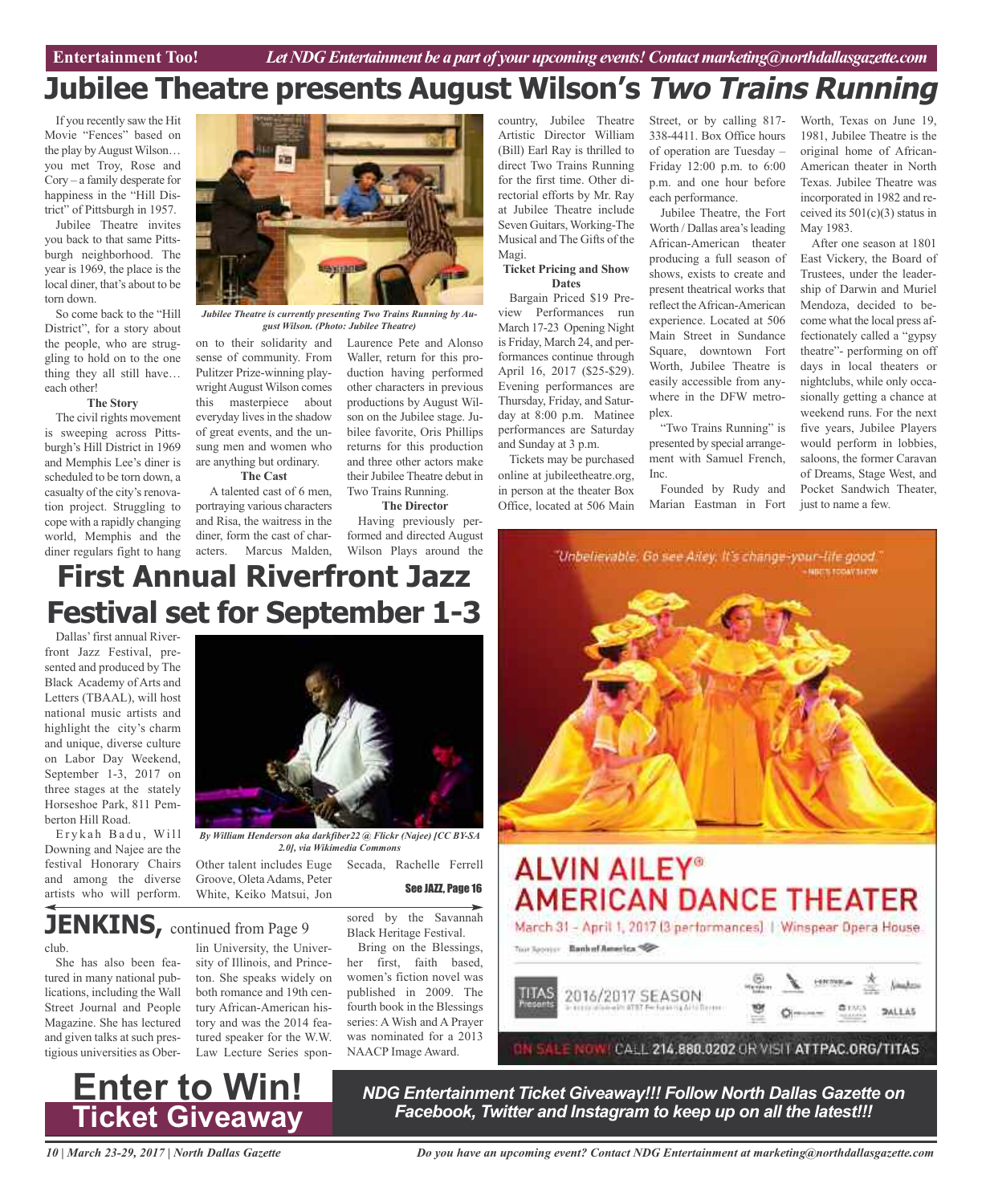# **Black Chamber of Commerce aims to increase access to capital for Dallas' minority businesses**

ATLANTA - On Friday, April 7, the U.S. Black Chambers Community Economic Development Corporation (USBC CEDC) in partnership with the Texas Association of African American Chambers of Commerce will hold a free workshop for minority entrepreneurs on business lending options, credit advice, and referrals to credit service providers.

The workshop will be held at the Paul Quinn College, located at 3837 Simpson Stuart Road, in Dallas, Texas. Registration opens at



2:00pm. Lunch will be provided for attendees.

The Atlanta workshop is

ing construction projects. "I have a proven track record, and my track record is all unpaid volunteer serv-

**District 4 race** In the District 4 race, incumbent Carolyn King Arnold was the only candidate to attend. She is being challenged by former councilmember Dwaine R. Car-

In asking for support in the election, Arnold also asked voters to be more active after the election as

"I can't do it alone," Arnold said. "It's going to take all of us. We are not going to move forward with me sitting alone behind the mic. Education, understanding how the process works seems to be an obstacle to the residents of this district." She later added, "They don't fear this community," referring to the representatives of the city's other dis-

ices," Terrell said.

away.

well.

tricts.

9:30am and the panel discussions start at 10:00am. Credit counseling and business speed networking will

## **FORUM,** continued from Page <sup>1</sup>

continue to do what I've been doing," Wilson said, adding that this included his actions and votes at City Hall as well as efforts as simple as driving through the neighborhood and talking to people. Challenged by a resident who claimed to get no response from the city, Wilson reminded her, "I do believe I came to your house to discuss that with you, and unfortunately you were not there."

Tennel Atkins, who acknowledged he had formerly supported Wilson's bid for the office, beginning with issues facing schools, Atkins repeatedly said most of the district's woes come down to economic concerns.

"The major problem is money, corporate money," Atkins told the audience. "How many corporations adopt a school in the south side? It's about money and it's about PTAs and parents."

Atkins promised to finish the DART line into the district three years ahead of schedule and laid out numerous developments he believes he could see through to completion for the area.

Gail Terrell has spent plenty of time working on public issues as a member of the Parks and Recreation Board as well as Cultural Affairs. She said better leadership in office could lead to positive gains on the ground in her district.

"Companies have not been offered the right kind of incentives to bring them to the south side," Terrell said. Through her previous service, according to Terrell, she canvassed the community to meet with the leadership of various neighborhoods and fought for minority contracts, often to the point of using e-mail just to make sure local businessmen knew of all the upcom-

# **FBI** continued from Page <sup>3</sup>

violated her son's civil rights. In a statement sent to NDG Jenkins states, "We told the FBI that Euless Police Officer Deana Ramsour tampered her accident scene video and lied during her court testimony. We also told

the FBI that the neurology expert answered 'Yes'to the question 'is it reasonably medically probable that Roy Alvin Adams, Jr. had a seizure on June the 12th at approximately 2:30 a.m. here in Tarrant County,

TX?'" In the next 2 weeks, Jenkins will be "using their own words" to expose Police Officer Ramsour's and the FBI's "color of law" abuses fostered upon her son starting with Part 2 – "FBI: Incredibly Incompetent or Plain Ole Liars?"

the first in a series of 10 workshops led by the USBC CEDC which provides on-going training and development from top lending and credit experts in the field. Participants will learn how to effectively fund and expand their entrepreneurial ventures, and become a part of a network of the nation's most established entrepreneurs. Presenters include representatives from the National Foundation of Credit Counseling, BB&T, People Fund, Lift Fund, the Minority Business Development Agency, and

**Violence and marijuana law enforcement key issues on minds of voters**

Two big issues coming to all candidates from the audience were violence – following a shooting the day before – and the viability of a "cite-and-release" policy

SCORE.

"There are 2.6 million black owned businesses and their number one concern is access to capital," said Ron Busby, Sr., President and CEO of the U.S. Black Chambers, Inc. "Since 2009, the U.S. Black Chambers, Inc. has led the way to ensure that our small businesses are in the best position possible to succeed. Through the Capital Pathways program, we are helping Atlanta's small businesses explore alternative funding options and receive one-on-one credit counsel-

powerment.

regarding marijuana use among minorities.All candidates from both races stated they will support the citeand-release measure. Incumbents Wilson and Arnold stated they had earlier opposed it in recognition of concerns from former Dallas

economy and more productive communities." The Capital Pathways

ing, which means a stronger

**Marketplace**

program is targeted towards diverse business owners who have been in business for at least one year, and have generated at least \$100,000 in revenue. The program infuses local partnerships and outreach, highlights home-grown founders and CEOs, and promotes inter-generational connections for collective economic growth and em-

Police Chief David Brown. Williams said he want to go a step further and "make these people entrepreneurs."

Monday Night Politics will continue with sessions on March 27 and April 3 at the African American Museum in Fair Park.



- **• Work Zone Barricade Servicer (Must have DL)**
- **• CDL Driver (Water Truck, Tandem, Haul Truck)**
- **• Operator (Paving Machine, Loader, Excavator, Dozer, Roller, Motor Grader)**
- Available: multiple openings

Rate: Negotiable

Must have own transportation

Years of Experience required will vary, from 6 months to 2 years (depending on position)

**Physical and Drug Screen Required**

**Must have a Clear Background Must be at least 18 years old (CDL Driver, 21 yrs)**

**Must apply in PERSON, Monday – Friday from 8am to 11am @ 10605 Harry Hines Blvd.**

**Please visit our website: www.edbellconstruction.com/careers Or email your resume to: careers@edbellconstruction.com**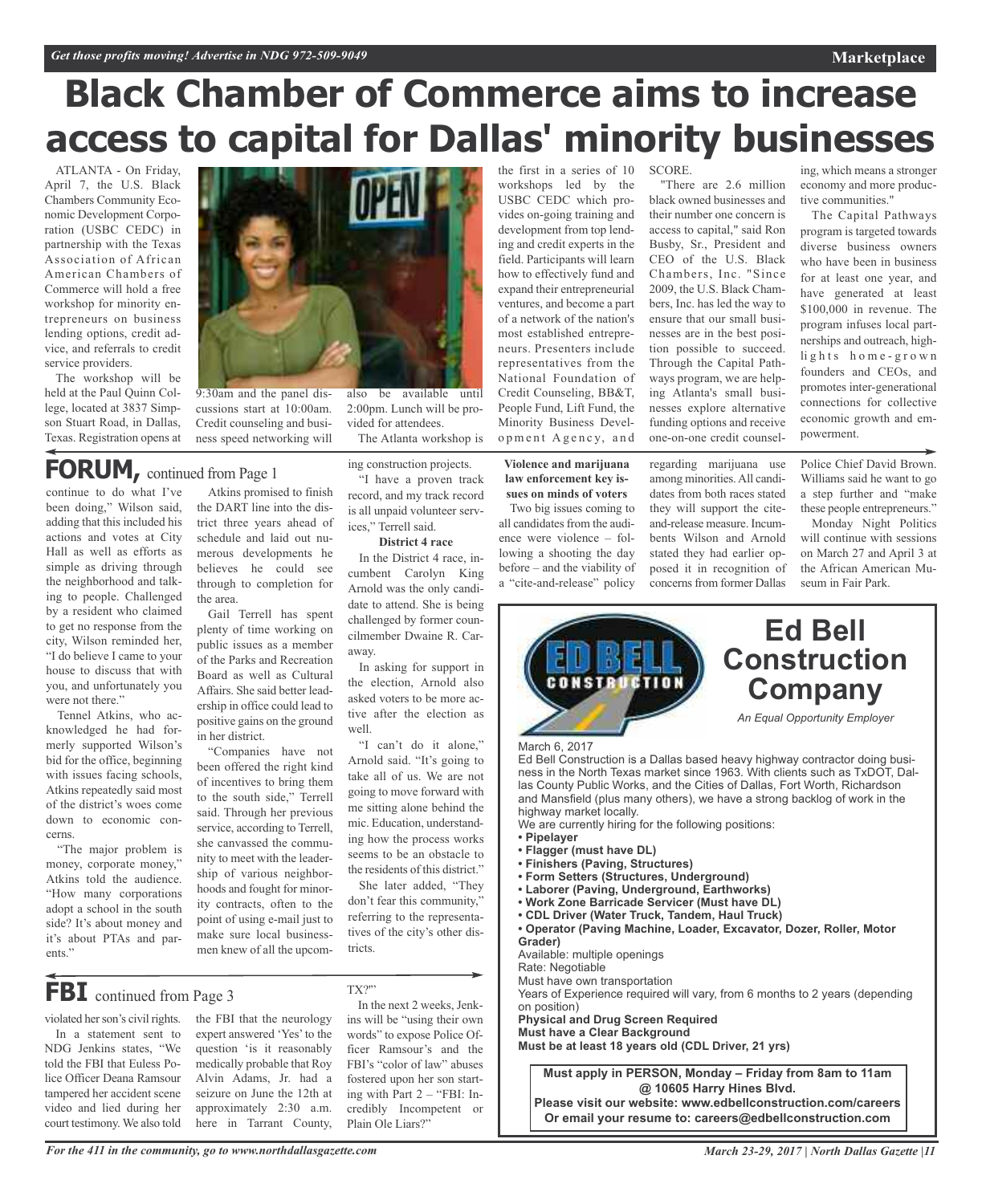# **Texas Attorney General warns residents of new IRS tax scam**

AUSTIN – With the April 18 income tax deadline looming, Attorney General Ken Paxton is warning Texans to be aware of a recurring tax-related scam involving unsolicited calls from people masquerading as Internal Revenue Service agents. Scam artists tell consumers that they owe back taxes and threaten to have them arrested if they do not provide immediate payment.

If you receive an unexpected call from someone who claims to be with the IRS, follow these tips from the Consumer Protection Division of the attorney general's office:

• Hang up! The IRS never makes unsolicited threaten-



ing phone calls.

• The IRS will never ask you to send money via wire or a prepaid credit card.

• Don't be fooled by caller ID indicating it's the IRS. Scammers use "spoof" phone numbers to give the

appearance of being legitimate.

• Be suspicious of voice mail messages from scam artists who claim they're with the IRS and leave a call back number with a Washington, D.C., area

code. Report the phone number to the Texas attorney general's office and the IRS.

• If you think you may owe money to the IRS, contact it directly at 800-829- 1040 or at www.irs.gov.

Some scammers use letters or emails that appear official, however, legitimate communications from the IRS will come in a form letter and typically do not demand sensitive personal information. Scam communications may include typos or other mistakes that can be a warning sign. When in doubt of a letter's authenticity, call the IRS to find out if the letter is legitimate. While the IRS has an-

nounced partnerships with some private debt collectors, these businesses will not operate in the same manner as a scammer. Find more information about their operations here: https://www.irs.gov/businesses/small-businessesself-employed/private-debtcollection. Help combat fraud in Texas by reporting suspicious solicitations. Write down the date and time of the call, the organization's name, and the name and phone number left by the solicitor. You can file a complaint online with the Consumer Protection Division of the Texas Attorney General's Office here: Help combat fraud in

Texas by reporting suspicious solicitations. Write down the date and time of the call, the organization's name, and the name and phone number left by the solicitor.

You can file a complaint online with the Consumer Protection Division of the Texas Attorney General's Office here: www.texasattorneygeneral.gov/cpd/filea-consumer-complaint and the Treasury Inspector General for Tax Administration here: www.treasury.gov/tigta/contact\_report\_scam.shtml.

Learn more about frauds and scams on the state's website here: www.texasattorneygeneral.gov/cpd/frau ds-and-scams.

# **Plano's Hope Center launches THCJobLink to help job seekers**

The Hope Center, a nonprofit organization whose mission is to strengthen the impact of Christian nonprofits in North Texas and worldwide, announces the launch of THC JobLink, a job board for Christian organizations in DFW. THC JobLink is located on The Hope Center's website and offers a full-service job board for both applicants and employers.

The mission of THC JobLink is to network talented people with Kingdombuilding opportunities in both for-profit and non-profit sectors. THC JobLink distinguishes itself from other job boards in DFW by focusing on Christian positions. Beginning a job search or transitioning within a career are important seasons, and THC JobLink provides the smoothest transition possible.



North Texas community by featuring full-time, part-time, intern, volunteer, and board opportunities.

THC JobLink is available for all Christian-focused organizations and like-minded individuals. The cost to feature a job on THC JobLink is categorized by type of organization and type of advertisement. Premium postings are listed in chronological order (from date of approval) in the

## **TAYLOR,** continued from Page <sup>2</sup>

ents in the highest concentrations available on the market. They're a first for Muxima, and also a first for textured hair. All of their products are made with new formulations and premium ingredients – bio-marine antiaging caviar protein, gold, Prodew 500, antioxidant orchid extract – in the highest concentrations.

Their products contain no parabens, no sulphates, no artificial fragrances or colour. All products are cruelty-free, and dermatologically tested and produced in Europe.

For more details about Myriam Taylor or her company, Muxima, visit www.muxima.net/shop or follow them on social media.

featured section at the top of the main THC JobLink page. All of the other postings are listed in chronological order (from date of approval) below the Premium postings.

All positions expire after 30 days.  $501(c)3$  non-profit organizations receive a discount, paying a nominal fee of \$50.00 per posting or \$100.00 for a Premium posting. For-profit organizations can utilize THC JobLink for \$100.00 per posting or \$200.00 for a Premium posting. There is no cost to view positions.

The Hope Center is a oneof-a-kind ministry home to over 40 Christian nonprofits. The 185,000 square foot lodge-style building, built on nine-acres, is located at the



northeast corner of Plano Parkway and Custer Road. The Hope Center's unique business model encourages shared stewardship, synergy and service among its tenants. The building is home to Christian nonprofits that collectively impact 123 Texas cities and counties and almost every country in the world.



A successful asphalt company in the Mid-cities area has openings for.

#### Truck driver with experience operating a distributor (tack) truck

· Current Class A CDL with tanker endorsements.

Satisfactory driving record for the last 3 years (determined by Company driving standards).<br>• Pass pre-employment drug screen and DOT

physical.

Speak and write in English.

· Work extended hours, including weekends.

· Must be able to legally work in the United States.

#### Labor and Equipment operators: Asphalt and **Stabilization crews**

· Pass pre-employment drug screen and physical.

· Speak and write in English.

· Work extended hours, including weekends. . Must be able to legally work in the United **States** 

Come talk to us and see what we have to offer! (817) 267-3131, Monte Or apply in person: Reynolds Asphalt 8713 Airport Freeway, Suite 100 North Richland Hills, Texas 76180 EEO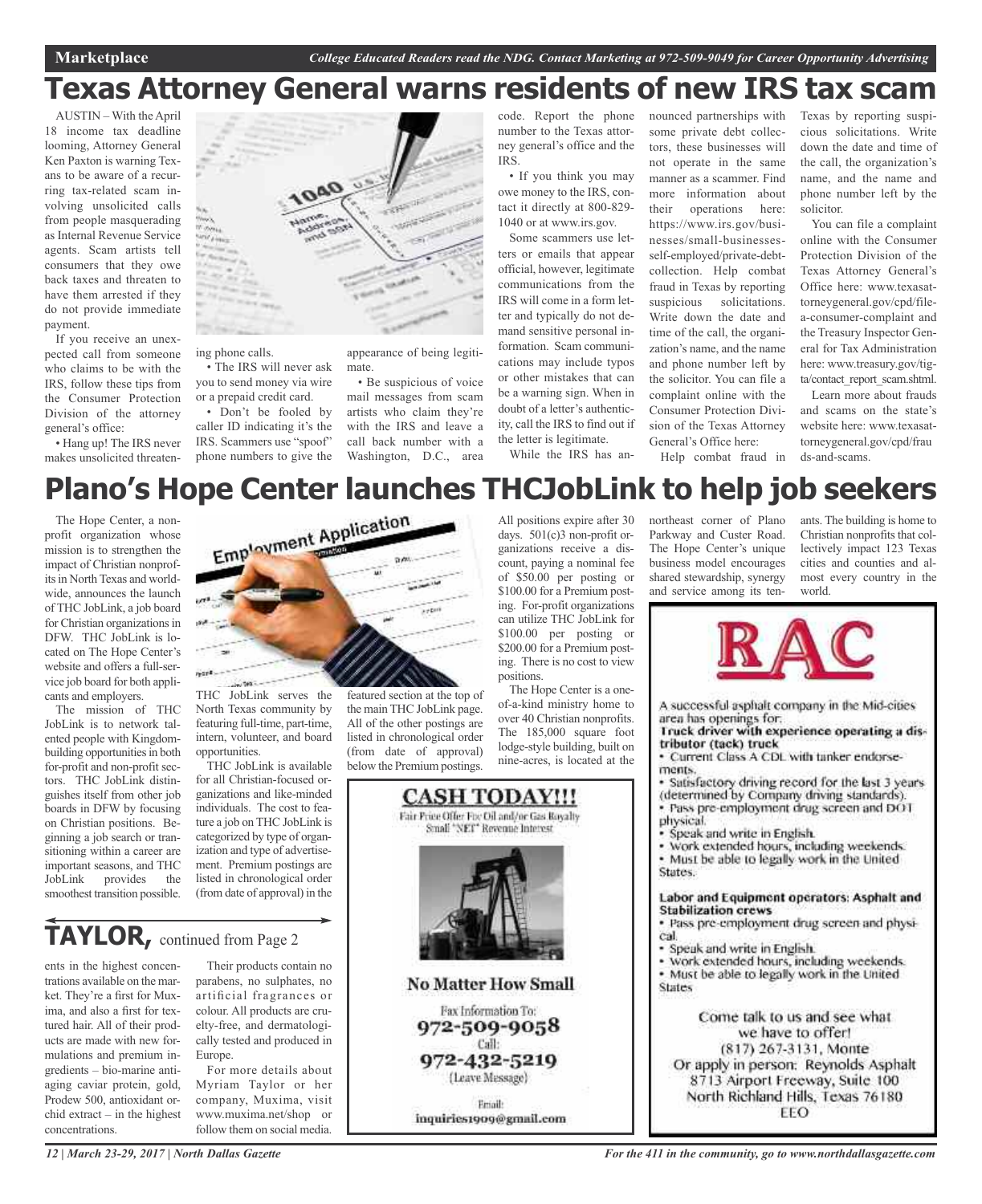#### *Advertise Career Opportunity 972-509-9049* **Career Opportunity**

### **Representative Eric Johnson renews call to hold hearings on federal court ruling in Perez V. Abbott**

AUSTIN, TX – Representative Eric Johnson (D-Dallas), Vice Chairman of the House Committee on Redistricting, has renewed his call for the House Committee on Redistricting to meet and discuss the implications of the recent federal court ruling in Perez v.Abbott. Johnson delivered a letter to the House Redistricting Committee Chairwoman, State Rep. Cindy Burkett (R-Sunnyvale), on March 15, 2017, requesting a full committee

briefing by the Legislature's redistricting attorneys on the implications of the Perez ruling, to which he did not receive a response. He delivered a second letter to Chairwoman Burkett today (see attached), reiterating his request.

"Although I have nothing against Chairwoman Burkett personally, I am disappointed by her failure even to respond to my original letter, let alone call a committee meeting on such an important matter. We

# **DISNEY,** continued from Page <sup>8</sup>

of the Dreamers, along with their chaperones, also enjoyed the park's rides, food, and, of course Mickey Mouse.

To kick-off the first day of festivities, there was a parade led by a marching band with Dreamers following close behind representing their cities, along with alumni from the Disney Dreamers Academy over the past 10 years.

Of course, the Texas teens gave a big shout-out to Dallas when they walked by in the procession.

Rodney and Alexandra's faces shone brightly as they passed by me. Many teens rode atop floats or in buggies, while other Dreamers excitedly walked the parade on foot.

#### **Inspiring Future Leaders**

Later, the teens and their fellow Dreamers were escorted to The Land conference auditorium at Epcot to participate in the opening session.

Hosts Steve Harvey, Michelle Ebanks, President Essence Magazine and Tracey Powell, Vice President of Walt Disney World Resort and Disney Dreamers Academy Executive Champion, were on hand to welcome the teens.

Harvey reminded the Dreamers of how special they were because "they saw in you the qualities of a leader and a dreamer."

### **Looking for energetic interns in the Dallas Area**

A local community newspaper has an internship position available. The goal is to provide students and aspiring writers an opportunity to gain published clips, experience and professional feedback. The position is for 20 hours a week at



\$8.50 per hour. Assignments will include covering local events, phone interviews, and rewriting press releases.

**Send resume and writing samples to: inquiries1909@gmail.com**

should take a federal court ruling that the voting rights of minorities throughout our state have been intentionally violated by the Texas Legislature more seriously," said Representative Johnson. In his letter to Chairwoman Burkett, Johnson also expressed frustration with the lack of urgency with which the House Republican leadership appears to be acting to correct the Legislature's past mistakes with respect to racial gerrymandering.

**TISEO PAVING COMPANY** 419 E. Hwy. 80, Mesquite, TX 75150 Tel: (972) 289-0723 Fax (972) 216-5637 www.tiseopaving.com

Performing Concrete Street Paving in the Metroplex Area We Accept Subcontracting Bids For All Public Works Projects in the Dallas Area. We Are Accepting Applications for Concrete Mixer Drivers and Heavy Equipment Mechanics

**Equal Opportunity Employer** 

### **Experienced Print & Web advertising Indoor sales.**

12.00 to 15.00 per hour against commission. Candidate must have 3 years of Verifiable experience. Must be able to sell minority Media, Print & Web 25 to 30 hours weekly. Must be highly motivated and a Self-Starter.

**ONLY EXPERIENCED ADVERTISING CANDIDATE SHOULD APPLY.**

Send Resume to: **Inquiries1909@ gmail.com** Or leave message @ **972.432.5219**



**Attention Suppliers of Goods, Services and Construction**

**Review Competitive Opportunities at https://garlandtx.ionwave.net**

**www.garlandpurchasing.com**

**972-205-2415**



REGISTER ONLINE TO TAKE THE CITY OF IRVING'S NEXT CIVIL SERVICE ENTRANCE EXAM

### *www.cityofirving.org*

*The City of Irving does not discriminate on the basis of race, sex, religion, age or disability in employment or the provision of services.*

**Statewide African American Press\Association is seeking a statewide sales representative.**



The Texas Publishers Association is seeking a statewide sales representative to

represent the overall sales objective for the organization. Individual must have a proven sales track record with local and regional sales strategies.

Also the individual must be:

- A self-starter
- Have excellent written and verbal communication skills
- A visionary
- Professional

• Have excellent organizational skills Previous advertising agency and direct sales experience a plus. Position is commission based.

Serious inquiries only. **Please email resume to inquiries1909@gmail.com or leave a message for the position at 972-432-5219.**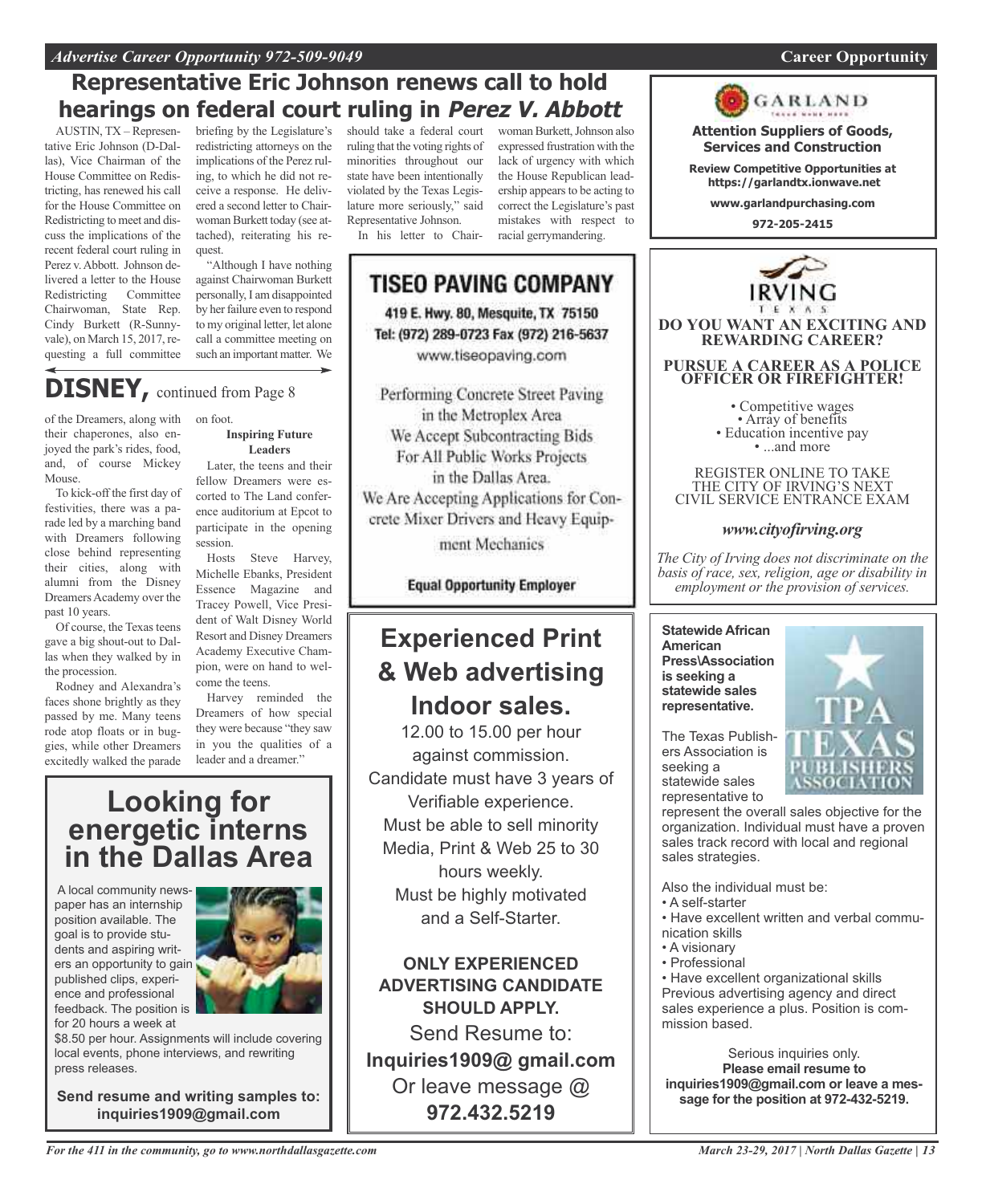#### **Church Happenings www.NorthDallasGazette.com**

#### **BETHEL BIBLE FELLOWSHIP, CARROLLTON (A PLACE TO BELONG)**

**NOTICE: Pastor Woodson serves the community by providing "Professional Therapy and Counseling Services" on a "Sliding Fee" scale. To schedule an appointment call the Pastoral Counseling Center at 972-526- 4525 or email the church at www.bethelbiblefelloswhip.org**

#### **March 26, 9:45 a.m.**

You're invited to our Sunday "Prayer and Meditation" at 10 am. You will be blessed and inspired.

#### **March 29, 7 p.m.**

Join us in Wednesday's Prayer and Bible Study Class with Senior Pastor Woodson, Pastor Larry Gardner, Bro. Brad White and others teaching a series on "Design for Discipleship, Book 6, Chapter 1." Spiritual maturity is God's desire for you. It's Time to Grow; Ephesians 4:12 & 13.

**April 6 and 20, 7 p.m.** Discouraged, bewildered, questions about the Bible and no one to ask, and you feel imitated in churches? Come Connect-2-Reflect: Discover Hope and Help for daily living; and, you don't have to be a member to come. Meetings are held in comfortable and relaxed homes one in Carrollton and one in Plano, refreshments will be served.

Dr. Terrance Woodson, Senior Pastor 1944 E. Hebron Parkway Carrollton, TX 75007 972-492-4300 www.bethelbiblefelloswhip.org

#### **CHRIST COMMUNITY CHURCH IN RICHARDSON**

 $\mathcal{L}_\text{max}$  and  $\mathcal{L}_\text{max}$  and  $\mathcal{L}_\text{max}$ 

**March 26, 8:45 a.m.** You're invited to our Morning Services as we worship, honor and praise God for

His blessings.

#### **March 29, 7 p.m.** Join us at 12 Noon with Rev. Viveca Potter teaching on the Word of God; come back at 6:45 p.m. for Corporate Prayer and stay for Senior Pastor Autry at 7:30

p.m. teaching the Word of God. Our youth will come for Food and Fellowship at 7 p.m. followed by Bible Study at 7:30 p.m.

Dr. Terrence Autry, Senior Pastor 701 Centennial 972-991-0200 Richardson, TX 75081 www.Christcommunityrichardson.org

#### **FELLOWSHIP CHRISTIAN CENTER CHURCH IN ALLEN "THE SHIP"**

 $\mathcal{L}_\text{max}$  , which is a set of the set of the set of the set of the set of the set of the set of the set of the set of the set of the set of the set of the set of the set of the set of the set of the set of the set of

Follow us on Social Media (Facebook, Twitter,YouTube and Vimeo).

#### **March 26, 8 a.m.** Calling All Youth! Join our Hype Sunday Worship (first service only) on our main campus at 200 West Belmont Drive and be blessed; followed by our Sunday Worship Services at Bolin Elementary School in Allen, Texas 75002 and bring someone with you, you will be blessed.

#### **March 29, 7 p.m.**

Join us in our Wednesday's 12 Noon-Day Live, Prayer and Bible Study and/or our Wednesday Night Live, Prayer and Bible Study at 7 p.m. to learn more about God's Word at the Joycie Turner Fellowship Hall, 200 West Belmont Drive in Allen. Be encouraged by God's plan for your maturity and His glory; and most of all; be prepared to grow.

Dr. W. L. Stafford, Sr., Ed. D. Senior Pastor 1409 P Avenue Plano, TX 75074 for Sunday Morning Worship and the Admin. Building Address is 200 W. Belmont Drive Allen, TX 75013 972-379-3287 www.theship3c.org

#### **INSPIRING BODY OF CHRIST CHURCH, Let's Go Fishing! MATTHEW 4:19**

God in 2017 for His Honor and His glory; and don't forget to comeback at 7 p.m. for our Brazilian Church.

**March 29, 7 p.m.** You're invited to our Wednesday's Bible Study class; you will learn what God has to say to us. Come to be encouraged by God's plan for your spiritual growth and His glory.

Pastor Sam Fenceroy Senior Pastor and Pastor Gloria Fenceroy 300 Chisholm Place Plano, TX 75075 972-633-5511 www.mocop.org

 $\overline{\phantom{a}}$  , and the set of the set of the set of the set of the set of the set of the set of the set of the set of the set of the set of the set of the set of the set of the set of the set of the set of the set of the s

**SHILOH MBC IN PLANO (WHERE COMMUNITY BECOMES FAMILY)**

Come and connect to God through Shiloh; grow in Christ through the study of God's Word; and Serve God through service to each other and to the world. John

**March 25, 9 a.m.**

 $12:26$ 

#### **March 24, 2017** All men are invited to Men's Ministry meeting each Friday night at 7 p.m., IBOC promotes proactive male leadership.

**March 26, 10 a.m.** You're invited this Sunday

as we praise, worship, honor and magnify God's Holy name.

#### **March 27, 7 p.m.** Join us in Monday School as we grow in God's Word and learn what God has to say to us.

Pastor Rickie Rush 7701 S Westmoreland Road Dallas, TX 75237 972-372-4262 www.Ibocchurch.org  $\overline{\phantom{a}}$  , and the set of the set of the set of the set of the set of the set of the set of the set of the set of the set of the set of the set of the set of the set of the set of the set of the set of the set of the s

#### **MT. OLIVE CHURCH OF PLANO (MOCOP)**

**March 26, 10 a.m.** Join us for Worship Service as we praise and worship



Please join the Sister-to-Sister for their Annual Prayer Breakfast. This year's theme is "How Faithful Women Pray". Childcare will be provided.

#### **March 26, 8 a.m. and 11 a.m.**

Join us for Worship Services and fellowship as we give God all glory, honor and praise.

**Also on March 26 (Started March 12th)**

Join us for Shiloh Bible Institute (SBI). SBI is a series of Bible Study classes open to SMBC members, family, and friends. The 2017 spring classes will complete on May 6, 2017. Call the church about registration; it might NOT be too late to

#### join.

**March 29, 7 p.m.** You're invited to our Wednesday's Bible Study to learn more about God's Word. Come and be encouraged by God's plan for your maturity and growth; it's all for His glory and His honor. We are, "Growing in Christ through the study of His Word."

Our church ministries offer opportunities for motivation and growth; join us and see. Be blessed of the Lord.

Dr. Isaiah Joshua, Jr. Senior Pastor 920 E. 14th Street Plano, TX 75074 972-423-6695 www.smbcplano.org



NDG now has a "Special Advertising Package"for churches and non-profit organizations that need to let the community know about your Special Event.

#### Opportunity You Can Measure...

#### **Church Events**

- Church Anniversary
- Pastor's Anniversary
- Women's Day
- Men's Day

#### **Non-Profit Org. Events**

- Fundraisers
- (Concerts)
- Special Events
- (Personal or Community)

### Special Rate \$199

(Black & White, per insertion) Ad size - 4.905"x 6"(Quarter Page, B&W) (NOTE: Color Ad \$75 extra per inserion) Production disclaimer - NDG ad meake-ready is not included in promotion. Layout/production of "copy ready"ad will be a nominal extra cost. E-mail ad copy to: Marketing@NorthDallasGazette.com or call our Marketing Department today! -509-9



*14 | March 23-29, 2017 | North Dallas Gazette*

#### *For the 411 in the community, go to www.northdallasgazette.com*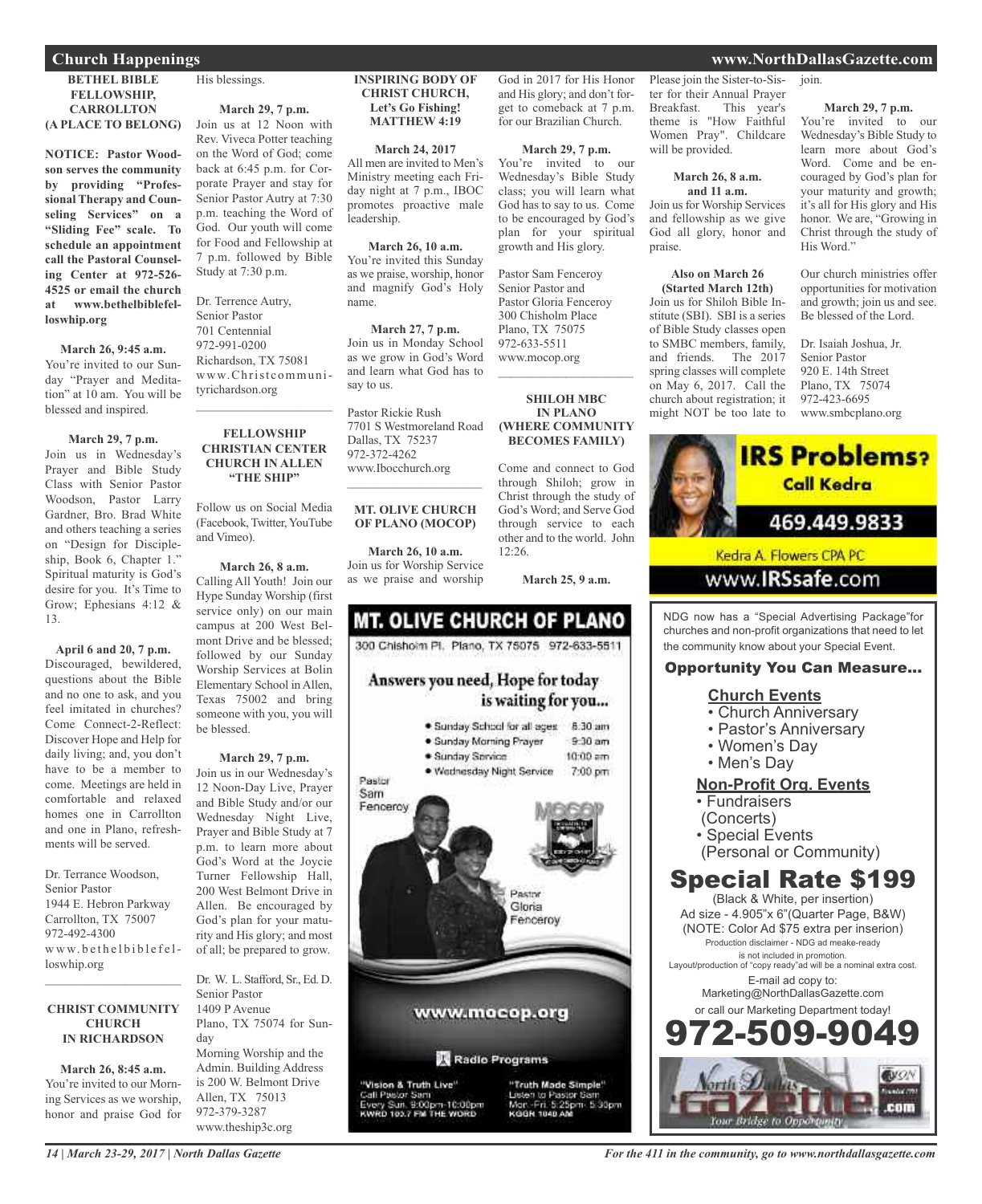# **National Women's History Month**



*Send email to: businessoffice@ northdallasgazette.com to sign up for Sister Tarpley's weekly electronic newsletter.*

For Mary Winston Jackson, a love of science and a commitment to improving the lives of the people around her were one and the same.

In the 1970s, she helped the youngsters in the science club at Hampton's King Street Community center build their own wind tunnel and use it to conduct experiments.

"We have to do something like this to get them interested in science," she said in an article for the local newspaper. "Sometimes they are not aware of the number of Black scientists, and don't even know of the career opportunities until it is too late."

Jackson's own path to an engineering career at the NASA Langley Research Center was far from direct.

A native of Hampton, Virginia, she graduated from Hampton Institute in 1942 with a dual degree in Math and Physical Sciences.

She accepted a job as a math teacher at a Black school in Calvert County, Maryland. Hampton; at the time, it had become one of the nerve centers of the World War II home front effort.

After a year of teaching, Mary returned home, finding a position as the receptionist at the King Street USO Club, which served the city's Black population. In 1951, Jackson was hired at the Langley Memorial Aeronautical Laboratory's segregated West Area Computing section, reporting to the group's supervisor Dorothy Vaughan.

After two years in the computing pool, Jackson received an offer to work for engineer Kazimierz Czarnecki in the 4-foot by 4-foot Supersonic Pressure Tunnel, a 60,000 horsepower wind tunnel capable of blasting models with winds approaching twice the speed of sound.

Czarnecki offered Jackson hands-on experience conducting experiments in the facility, and eventually suggested that she enter a training program that would allow her to earn a promotion from mathematician to engineer.

Trainees had to take graduate level math and physics in after-work courses managed by the University of Virginia, because the classes were held at thensegregated Hampton High School.

However, Jackson needed special permission from the City of Hampton to join her white peers in the classroom.

Never one to flinch in the face of a challenge, Jackson completed the courses, earned the promotion, and in 1958 became NASA's first Black female engineer.

That same year, she coauthored her first report, Effects of Nose Angle and Mach Number on Transition on Cones at Supersonic Speeds.

Jackson began her engineering career in an era in which female engineers of any background were a rarity. In the 1950s, she very well may have been the



*For the 411 in the community, go to www.northdallasgazette.com*

only Black female aeronautical engineer in the field.

For nearly two decades she enjoyed a productive engineering career, authoring or co-authoring a dozen or so research reports, most focused on the behavior of the boundary layer of air around airplanes.

As the years progressed, the promotions slowed, and she became frustrated at her inability to break into management-level grades.

In 1979, seeing that the glass ceiling was the rule rather than the exception for the center's female professionals, she made a final, dramatic career change, leaving engineering and taking a demotion to fill the open position of Langley's Federal Women's Program Manager.

There, Jackson worked hard to impact the hiring and promotion of the next generation of all of NASA's female mathematicians, engineers and scientists.

She and her husband Levi had an open-door policy for young Langley recruits trying to gain their footing in a new town and a new career. A 1976 Langley Re-

searcher profile might have done the best job capturing Mary Jackson's spirit and character, calling her a "gentle-lady, wife and mother, humanitarian and scientist." For Jackson, sci-

ence and service went hand in hand.

Jackson retired from the NASA Langley Research Center in 1985 as an Aeronautical Engineer after 34 years.





 $7.00~\text{p}$ .n